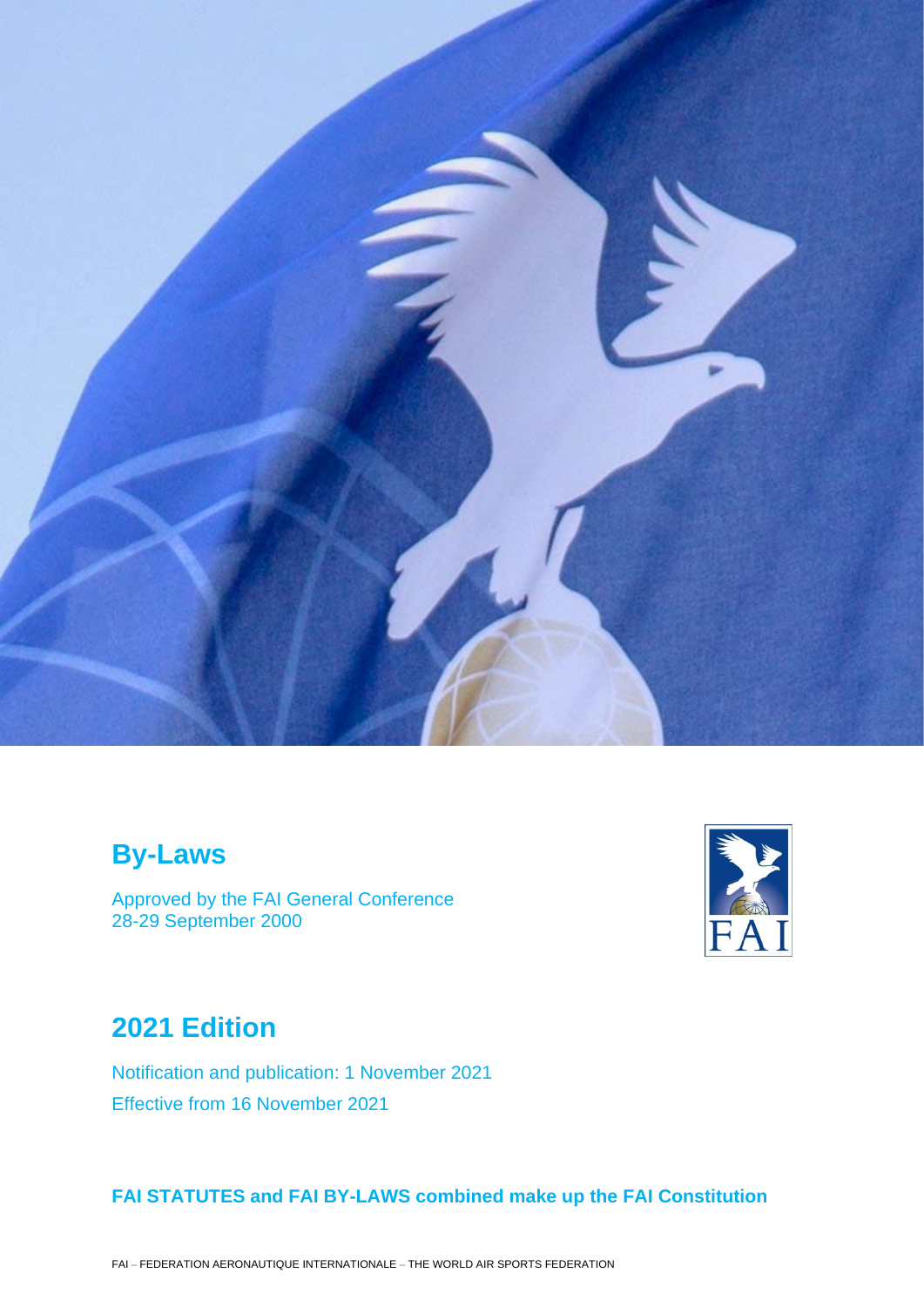# **FEDERATION AERONAUTIQUE INTERNATIONALE**

# **MSI - Avenue de Rhodanie 54 – CH-1007 Lausanne -Switzerland**

Copyright 2021

All rights reserved. Copyright in this document is owned by the Fédération Aéronautique Internationale (FAI). Any person acting on behalf of the FAI or one of its Members is hereby authorised to copy, print, and distribute this document, subject to the following conditions:

#### **1. The document may be used for information only and may not be exploited for commercial purposes.**

## **2. Any copy of this document or portion thereof must include this copyright notice.**

Note that any product, process or technology described in the document may be the subject of other Intellectual Property rights reserved by the Fédération Aéronautique Internationale or other entities and is not licensed hereunder.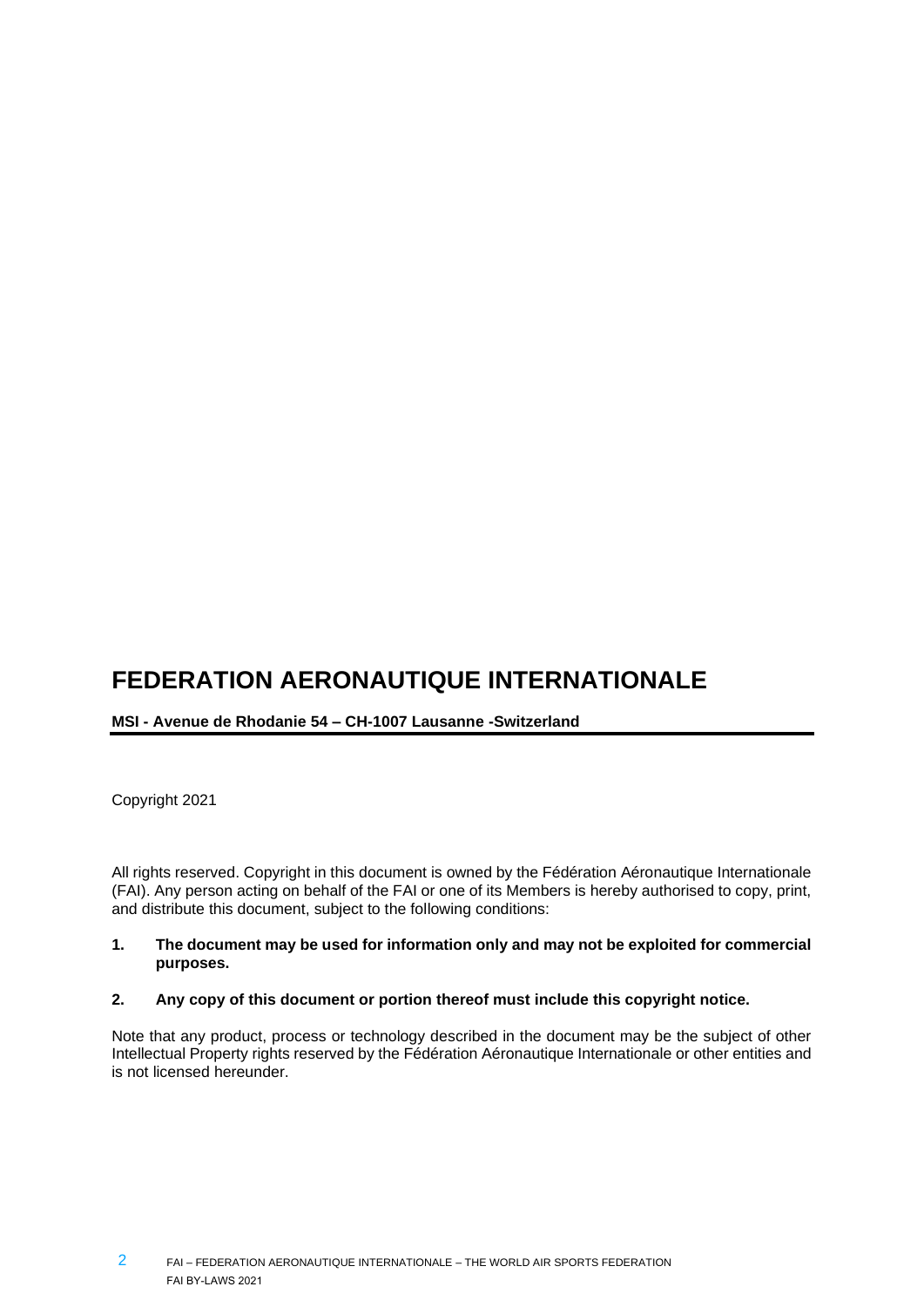# **FAI BY-LAWS AMENDMENT RECORD**

Amendments and complete amended versions of the FAI By-Laws are published by the FAI Secretariat. Where an amendment is agreed, the complete new By-Laws will be published on the appropriate FAI web page as soon as it is ready. It will take effect 15 days after publication.

FAI – FEDERATION AERONAUTIQUE INTERNATIONALE – THE WORLD AIR SPORTS FEDERATION FAI BY-LAWS 2021 3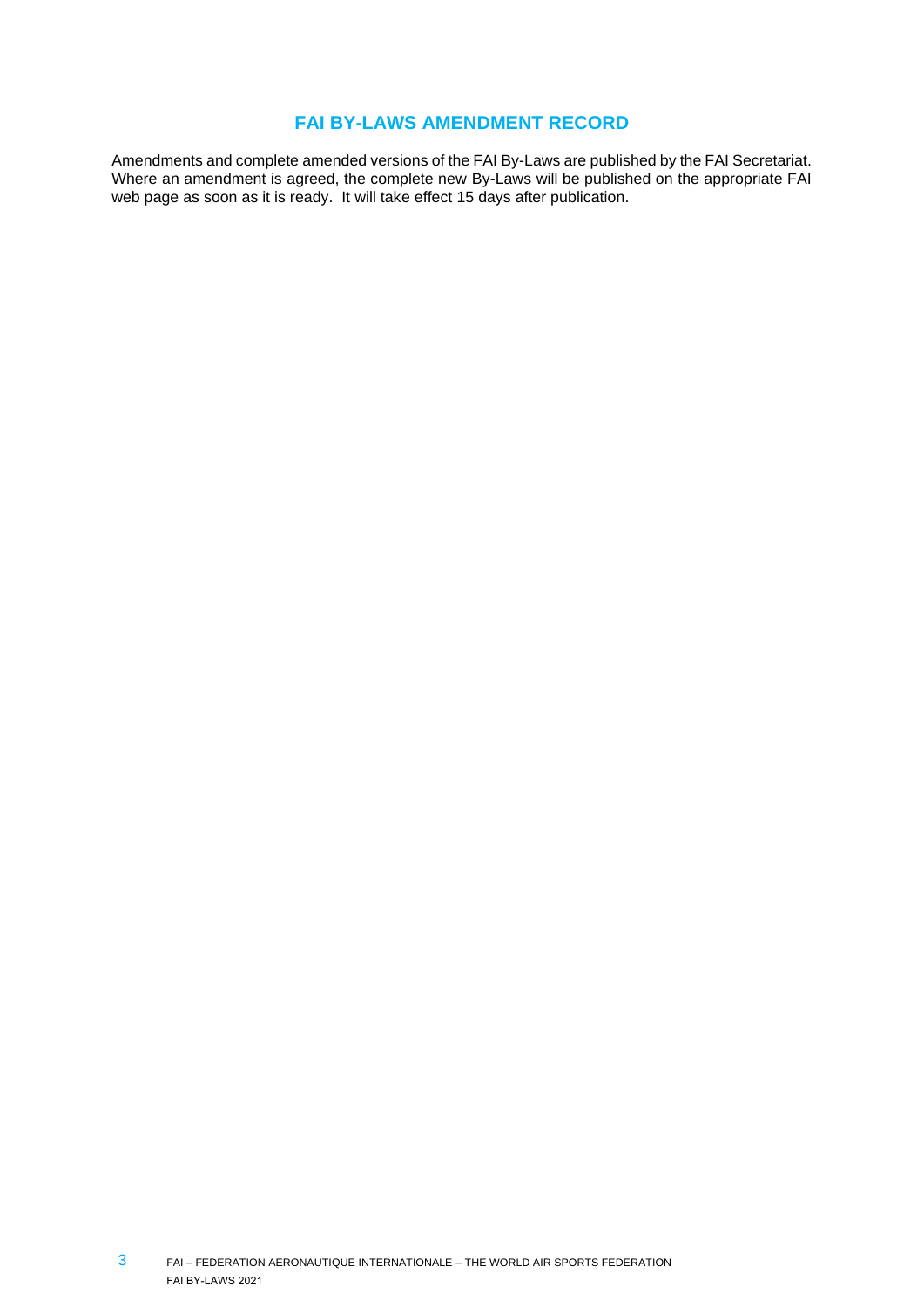# **TABLE OF CONTENTS**

| 1.                   | <b>GENERAL PROVISIONS</b>                                      | 5              |
|----------------------|----------------------------------------------------------------|----------------|
| $\mathbf{2}^{\circ}$ | MEMBERSHIP RULES AND PROCEDURES                                | $\overline{7}$ |
| 3                    | <b>COMMISSION RULES AND PROCEDURES</b>                         | 8              |
| 4                    | THE SECRETARY GENERAL AND THE FAI SECRETARIAT                  | 13             |
| $5^{\circ}$          | <b>FAI BUSINESS ACTIVITIES</b>                                 | 14             |
| 6                    | <b>FAI PUBLICATIONS</b>                                        | 15             |
| $\mathbf{7}$         | <b>FAI AWARDS FOR INDIVIDUAL DISCIPLINES</b>                   | 16             |
| 8                    | <b>FAI BADGES</b>                                              | 29             |
| 9                    | FAI COMPANIONS OF HONOUR, PATRONS AND FAI PRESIDENTS OF HONOUR | 30             |
| 10                   | <b>FAI RECOMMENDED VENUES</b>                                  | 33             |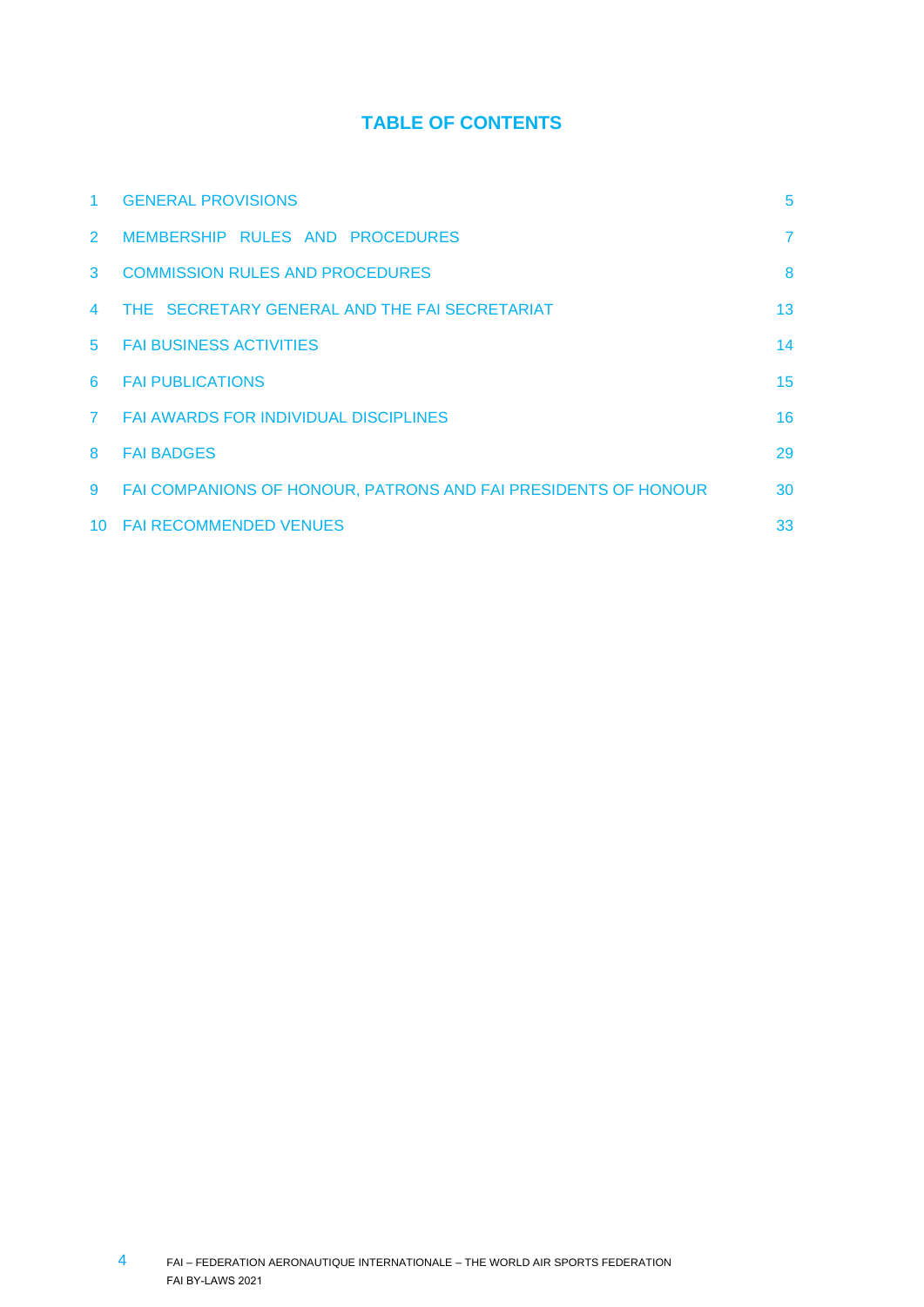# <span id="page-4-0"></span>**1 GENERAL PROVISIONS**

# 1.1. FAI FLAG AND LOGOS

- **1.1.1.** FAI Air Sport Commissions may design specific emblems for their respective disciplines. The design must be approved by the FAI Executive Board prior to production and use.
- **1.1.2.** The use of the FAI flag, logos or emblems for any advertising or commercial purposes without prior written agreement of the Executive Board is prohibited. However, the right to approve the use of the FAI flag, logos or emblems may be delegated to the FAI Secretary General or to FAI Members.
- **1.1.3.** Copies of all contracts bearing on the FAI flag, logos or emblems shall be sent to the FAI Secretariat at the earliest practicable moment.
- **1.1.4.** The FAI flag, logos or emblems may be exploited on behalf of FAI in the territory of FAI Members, provided that such Members (including event organisers) receive an equitable share of the proceeds thereof, the terms to be established by written agreement.

# 1.2. RULES FOR TRANSFER OF RIGHTS TO FAI INTERNATIONAL SPORTING EVENTS

- **1.2.1.** Under Statute 1.8.1, FAI owns and controls all rights relating to FAI events organised wholly or partly under FAI rules and regulations. FAI Members shall, within their national territories, enforce FAI ownership of FAI events and require FAI International Sporting Events to be registered in the FAI Sporting Calendar in accordance with Statute 2.4.2.2.5. Any or all of FAI's rights to an FAI event may be transferred by the FAI to an event organiser, subject to the restrictions indicated below.
- **1.2.2.** Any event organiser who wishes to exploit FAI rights for or at any FAI event shall seek prior agreement with FAI, in the form of an "Organiser Agreement". The FAI Secretariat shall maintain a standard format for such agreements and make this available on request to FAI Members or event organisers.
- **1.2.3.** The rights owned by FAI which may, by agreement, be transferred to event organisers include, but are not limited to:
	- Advertising at or for FAI events
	- Use of the event name or logo for merchandising purposes
	- Use of any sound, image, program and/or data, whether recorded electronically or otherwise or transmitted in real time (including specifically all rights to the use of any material, electronic or other, including software, that forms part of any method or system for judging, scoring, performance evaluation or information utilised in any FAI Sporting Event).
- **1.2.4.** Any person or legal entity that accepts responsibility for organising an FAI Event, whether or not by written agreement, in so doing also accepts the proprietary rights of FAI stated above. Where no transfer of rights has been agreed in writing, the FAI shall retain all rights to the event.
- **1.2.5.** Regardless of any agreement on transfer of rights, FAI shall have, free of charge for its own archival and/or promotional use, full access to any sound and/or visual images of any FAI Sporting Event. The FAI also reserves the right to arrange at its own expense for any and all parts of any event to be recorded, filmed and/or photographed for such use, without payment to the organiser.
- **1.2.6.** FAI may negotiate agreements with FAI Members, other entities authorised by the appropriate FAI Member or event organisers, for the transfer of all or parts of its rights e to FAI Events or waive the rights. Any such agreement or waiver shall be signed by FAI Officers in accordance with Statute 6.1.2.1.3.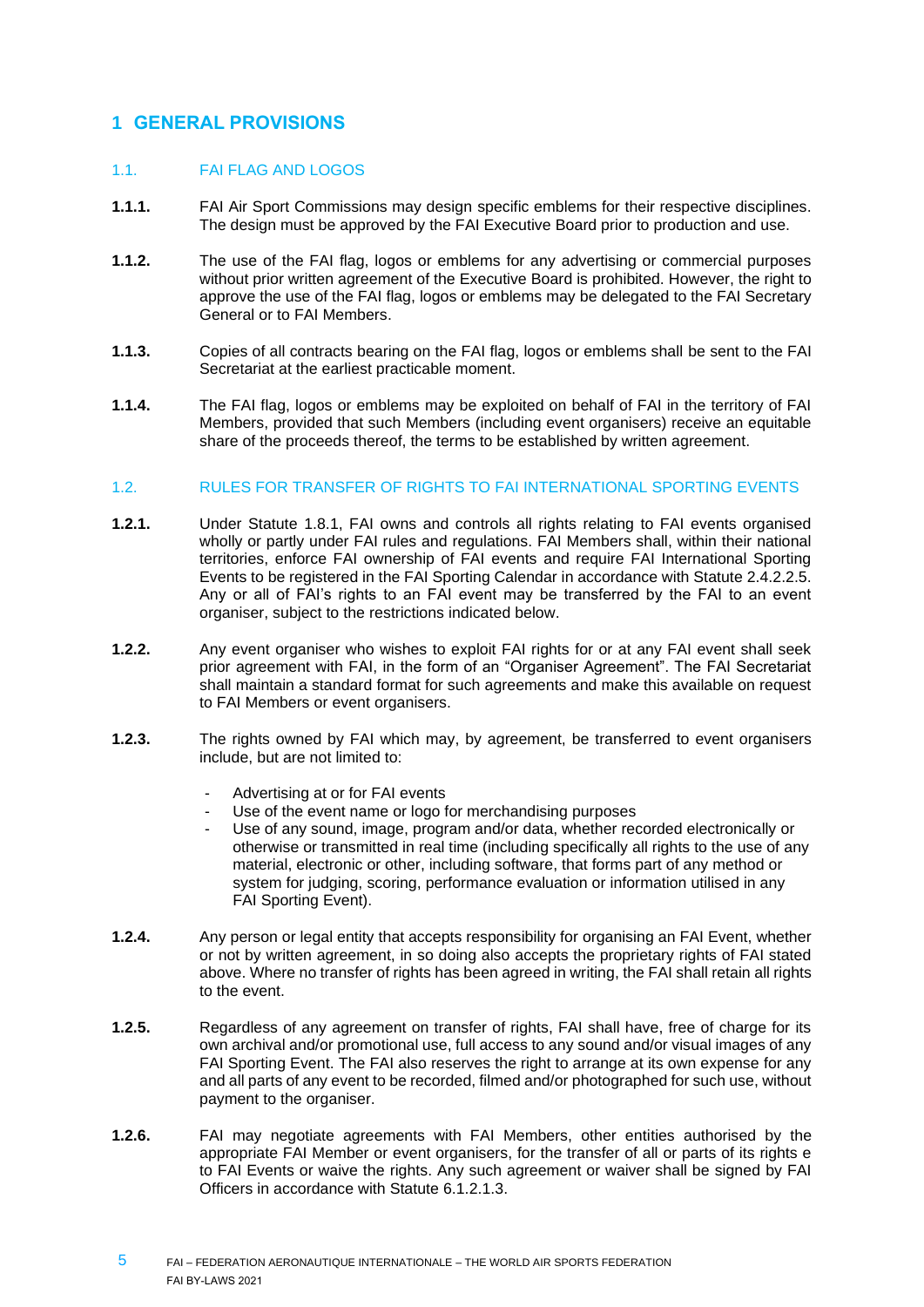# 1.3. DEFINITION OF AIR SPORT PERSON

- **1.3.1.** A person involved in air sports as recognized by FAI and who is registered either directly with a NAC or with a sporting organization affiliated to a NAC
- **1.3.2.** There are three basic ways in which a person could become "registered" as an AP:
	- *Direct individual registration with the NAC that serves as FAI Member.*
	- *Individual registration with a NAC-affiliated national federation.*
	- *Individual registration with a local club under the NAC umbrella (directly or indirectly).*
- **1.3.3.** The AP definition embraces not only registered individuals in organisations within the FAI structure, but also those registered in organisations that are not themselves members of FAI, but that have an affiliation agreement or sporting license arrangement with a FAI member. Furthermore, in some cases, AP status has to be given to persons in organisations wholly outside the FAI structure and to individuals with no institutional affiliation.
- **1.3.4.** However, those individuals who belong to no organisation, but who are APs (for example, some world record setters) must at some stage "register" in some way with one of the above categories of organisation, if only to obtain a sporting licence or achieve ratification of a performance as a national record. The term "registration" includes, but is not limited to "membership". Registration may, for the purpose of AP counting, include less close forms of relationship, such as sporting licence issue. However, it is not intended that the term "registration" should include people who, for example, take a single trial flying lesson or parachute jump, but who subsequently display no commitment to air sports.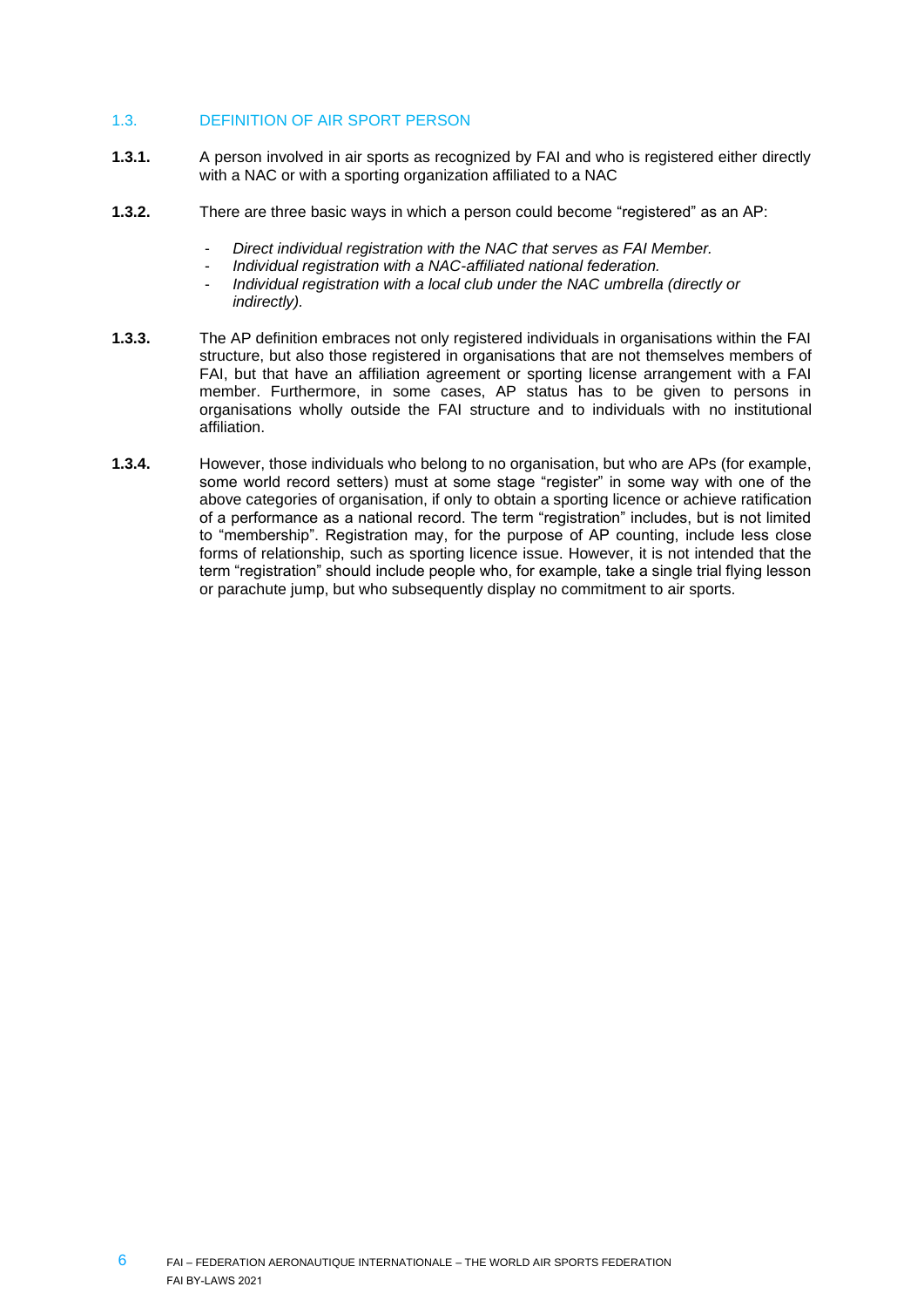# <span id="page-6-0"></span>**2 MEMBERSHIP RULES AND PROCEDURES**

#### 2.1. APPLICATION FOR FAI ACTIVE MEMBERSHIP

- **2.1.1.** To join the FAI as an Active Member the applicant shall forward to the FAI Secretariat a letter of application appropriately signed by its President, Secretary General or other duly authorised persons. This application shall be accompanied by :
- **2.1.1.1.** *its Statutes and By-Laws, if any, in duplicate*
- *2.1.1.2. – the names of its officers and the members of its Board of Directors*
- *2.1.1.3. – the address of its headquarters*
- *2.1.1.4. – a reply to the FAI questionnaire*
- *2.1.1.5. – the payment for the first year's membership dues for the class in which membership is sought. In addition, if a country has previously had one or more FAI Members that failed to meet their financial obligations to FAI and as a result were either suspended twice or more within a 5-year period before resigning from FAI, or were the subject of a formal vote of expulsion within the previous 10 years, advance payment of one or more years' membership subscriptions, or other conditions designed to encourage timely payment, may be imposed at the discretion of the Executive Board. If the application is not accepted, all payments shall be returned in full. If the application is referred to a different class than the one requested, and the applicant agrees to this, the balance of dues shall be paid by the applicant or refunded by the FAI as the case may be.*

# 2.2. APPLICATION FOR ASSOCIATE MEMBERSHIP

- **2.2.1.** Application for Associate Membership shall follow the same procedure as that prescribed in paragraph 2.1.1. of these By-Laws.
- **2.2.2.** The application must also include a written commitment that should FAI subsequently accept an Active Member to represent the same country, the Associate Member shall either affiliate with said Active Member or resign from FAI.
- **2.2.3.** In cases where the country already has an Active Member, and the application for Associate Membership is being submitted under the special provisions of Statute 2.5.1.1. as a result of established breaches of that Active Member's obligations towards FAI, the application must also include a written commitment that the Associate Member undertakes to affiliate with the Active Member or resign from FAI as soon as FAI determines that the present, or any subsequently elected Active Member is fully compliant with FAI's Active Membership requirements.

# 2.3. APPLICATION FOR TEMPORARY MEMBERSHIP

- **2.3.1.** Application for Temporary Membership shall follow the same procedure as that described in paragraph 2.1.1 of these By-Laws.
- **2.3.2.** The application must also include a written commitment from the applicant to work towards fulfilment of the requirements for Active / Associate Membership.

# 2.4. VOTING AT GENERAL CONFERENCE

**2.4.1.** Members who have not paid their membership fees by March 31 are not in good standing. Payments have to be received on the FAI bank accounts two weeks before the opening of the General Conference.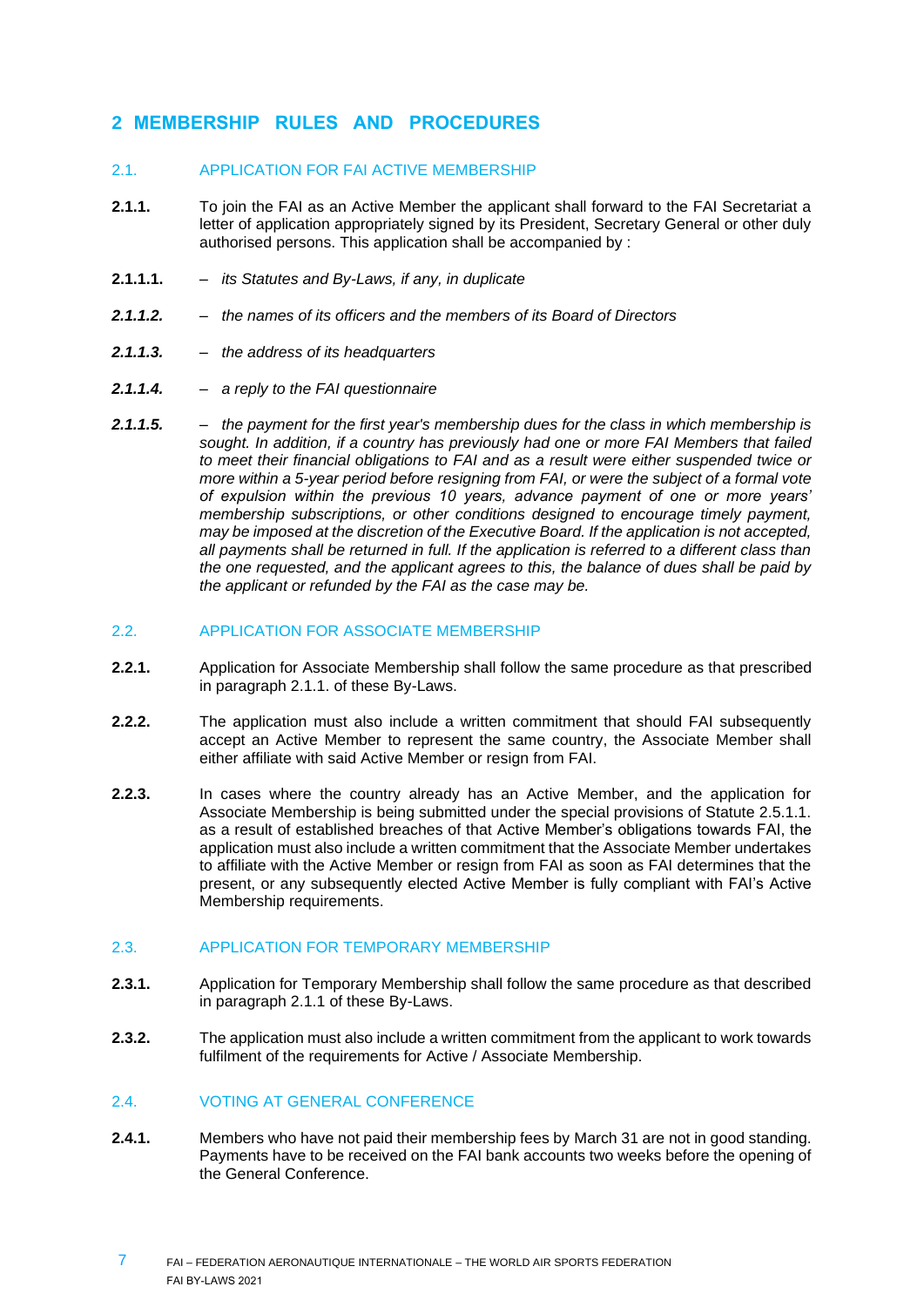# <span id="page-7-0"></span>**3 COMMISSION RULES AND PROCEDURES**

# 3.1. REPRESENTATION AT MEETINGS OF FAI COMMISSIONS

- **3.1.1.** Each Active Member or Associate may appoint one Delegate and one Alternate Delegate to each FAI Air Sport Commission (other than the FAI Air Sport General Commission) and Technical Commission. New appointments and persons retiring from NAC Delegate or Alternate Delegate duty shall be reported to the FAI Secretariat without delay. Proper credentials must be presented to the FAI Secretariat from the Member organisation concerned
- **3.1.2.** Annually, an up-to-date list of all duly appointed Delegates and Alternate Delegates shall be distributed with the General Conference Agenda, Annexes and Minutes.
- **3.1.3.** At any time an Active or Associate Member may appoint a representative who may take the place of the Delegate or Alternate Delegate for the duration of the concerned meeting if those individuals are prevented from attending a meeting, by presenting proper credentials with copies direct to the FAI Secretariat. The delegate and alternate delegates would remain the recipients of all FAI official information and it would be the NAC's responsibility to forward any communication concerning the meeting to the representative. The representative would have same voting rights as the delegate or alternate delegate but could not be elected to a Bureau function.
- **3.1.4.** An Active or Associate Member who has not appointed a Delegate to an FAI Air Sport Commission or Technical Commission may be represented at meetings of those bodies by a non-voting Observer.
- **3.1.5.** Observers may attend Commission meetings subject to the permission of the Commission President. Observers have no vote and may only speak to the meeting with the permission of the Commission President.
- **3.1.6.** If an FAI Member is unable to appoint a delegate who is either a citizen or resident of that Member's country, the FAI Member may appoint an individual who is a citizen or resident of another country provided that prior approval has been obtained from the FAI Member of that country, and that the person concerned has not represented another FAI Member during the previous 3 years.
- **3.1.7.** Each Air Sport Commission may nominate a representative to attend meetings and to receive papers of each of the Technical Commissions. Such representatives may speak, but have no vote at such meetings.

#### 3.2. OFFICIALS OF FAI AIR SPORT COMMISSIONS AND TECHNICAL COMMISSIONS

- **3.2.1.** Each FAI Air Sport Commission and Technical Commission shall have a "Bureau", normally comprising the following officials:
	- **its President,**
	- **one or more Vice-Presidents,**
	- **one or more Secretaries,**
	- any other official who is properly described in the Specialized Sections of **each Air Sport Commission.**
- **3.2.2.** If, between meetings of a Commission, the Bureau must exercise certain responsibilities, this delegation of powers and the resulting mandate shall be precisely defined by the parent body.
- **3.2.3.** Decisions taken by the Bureau shall be communicated immediately to the FAI Secretariat for information and shall in due course be recorded by the Commission concerned.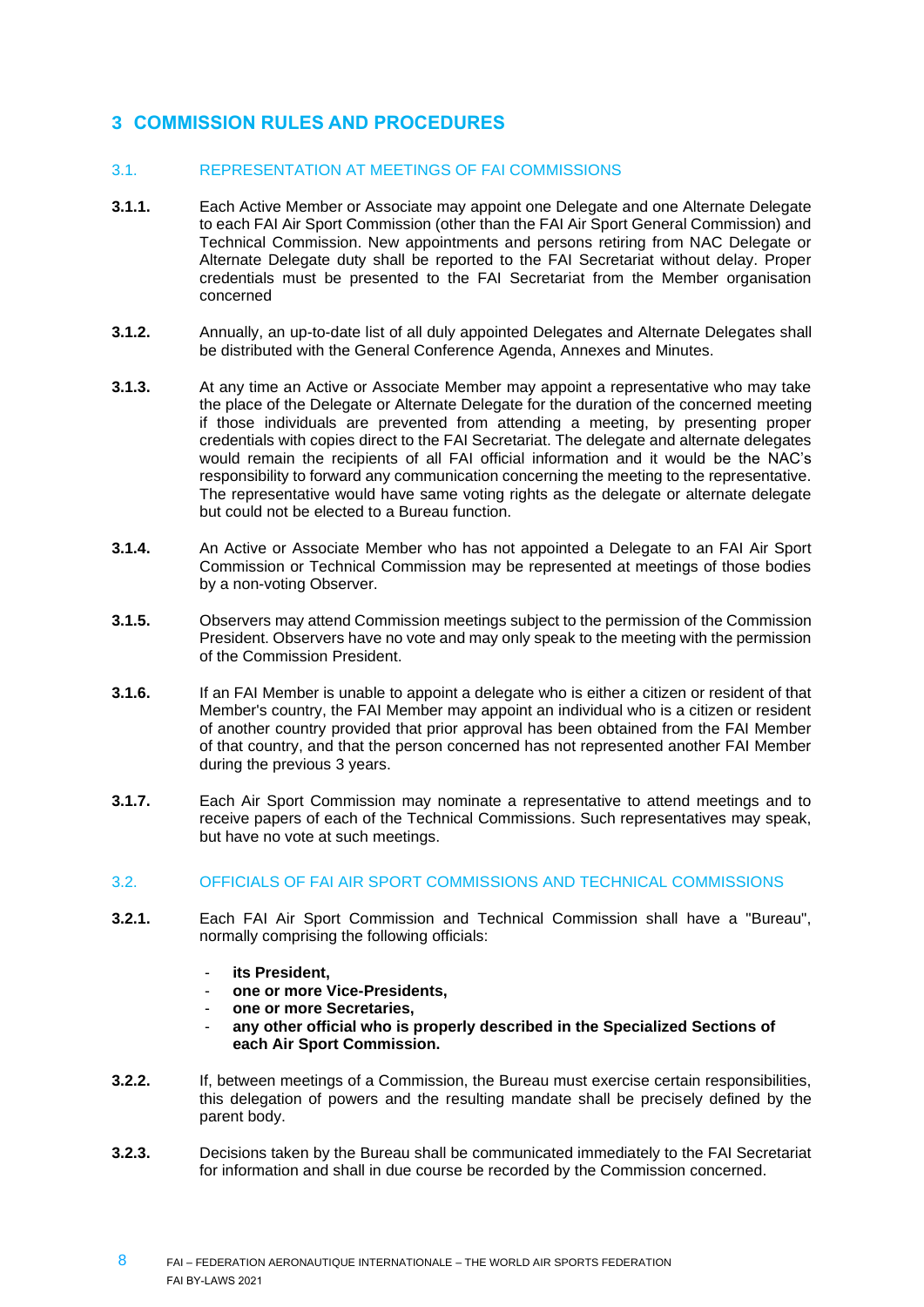- **3.2.4.** Each Commission shall elect a President from among its approved Delegates or the existing President. If there is only one candidate and the meeting is physical (face-to-face), the election may be by acclamation, unless a secret ballot is requested by an approved Delegate or his Alternate. If the meeting is held virtually by the use of electronic means, the acclamation may be indicated by a positive emoticon (an example of which is the "thumbs up" emoticon). In cases where there is more than one candidate or where a secret ballot is requested by an approved Delegate or his Alternate, the election shall be by secret ballot. If an absolute majority is not obtained in the first vote, a second vote shall be taken at which a plurality shall carry the election.
- **3.2.5.** Presidents may be re-elected for an unlimited number of terms and shall take office upon election.
- **3.2.6.** The President of an FAI Commission shall have the following duties:
- **3.2.6.1.** *- To represent the Commission over which he presides.*
- **3.2.6.2.** *- During the Commission meetings, to direct the discussions and ensure compliance with the FAI Statutes, By-Laws, Sporting Code and Internal Regulations if any; however, he shall not take part in any vote, except as provided for in paragraph 3.3.7.*
- **3.2.6.3.** *- To prepare in writing a yearly report on the work done by his or her Commission and submit this report to the General Conference. When invited, the President shall present the report in person, verbally, to the General Conference. Further, special reports shall be made when requested by the FAI General Conference, the FAI Executive Board, or the FAI President.*
- **3.2.6.4.** *- To review minutes of meetings or records of decisions as prepared by the Commission Secretary and ensure that approved version is provided to the FAI Secretariat. This shall be done not later than 60 days after the meeting.*
- **3.2.6.5.** *- A Commission President who has been nominated as his FAI Member's delegate shall no longer represent his Member's views while holding office on that Commission, and the Member's Alternate Delegate or another representative shall represent that Member's views and vote on behalf of that Member for the period the President holds office*
- **3.2.6.6.** *- In the case of the President of an Air Sport Commission, to serve as a Vice-President of FAI.*
- **3.2.7.** Each FAI Air Sports Commission and Technical Commission may confer upon an outgoing President the title of Commission President of Honour. The Honoree may, if agreed to by the Member of the FAI he represented, be invited to take part in subsequent meetings of the Commission concerned.
- **3.2.8.** The Members of each FAI Air Sport Commission and Technical Commission shall elect by plurality vote one or more Vice-Presidents from among its approved Delegates. If there is only one candidate the election may be by acclamation, unless a secret ballot is requested by an approved Delegate or his Alternate. In cases where there is more than one candidate or where a secret ballot is requested by an approved Delegate or his Alternate, the election shall be by secret ballot.
- **3.2.9.** A Vice-President shall continue to represent the FAI Member of which he is a Delegate unless he is called upon to act as President.
- **3.2.10.** Vice-Presidents may be re-elected for an unlimited number of terms and shall take office upon election.
- **3.2.11.** The Secretary of a Commission shall be elected by plurality vote and may be re-elected for an unlimited number of terms. If there is only one candidate the election may be by acclamation, unless a secret ballot is requested by an approved Delegate or his Alternate.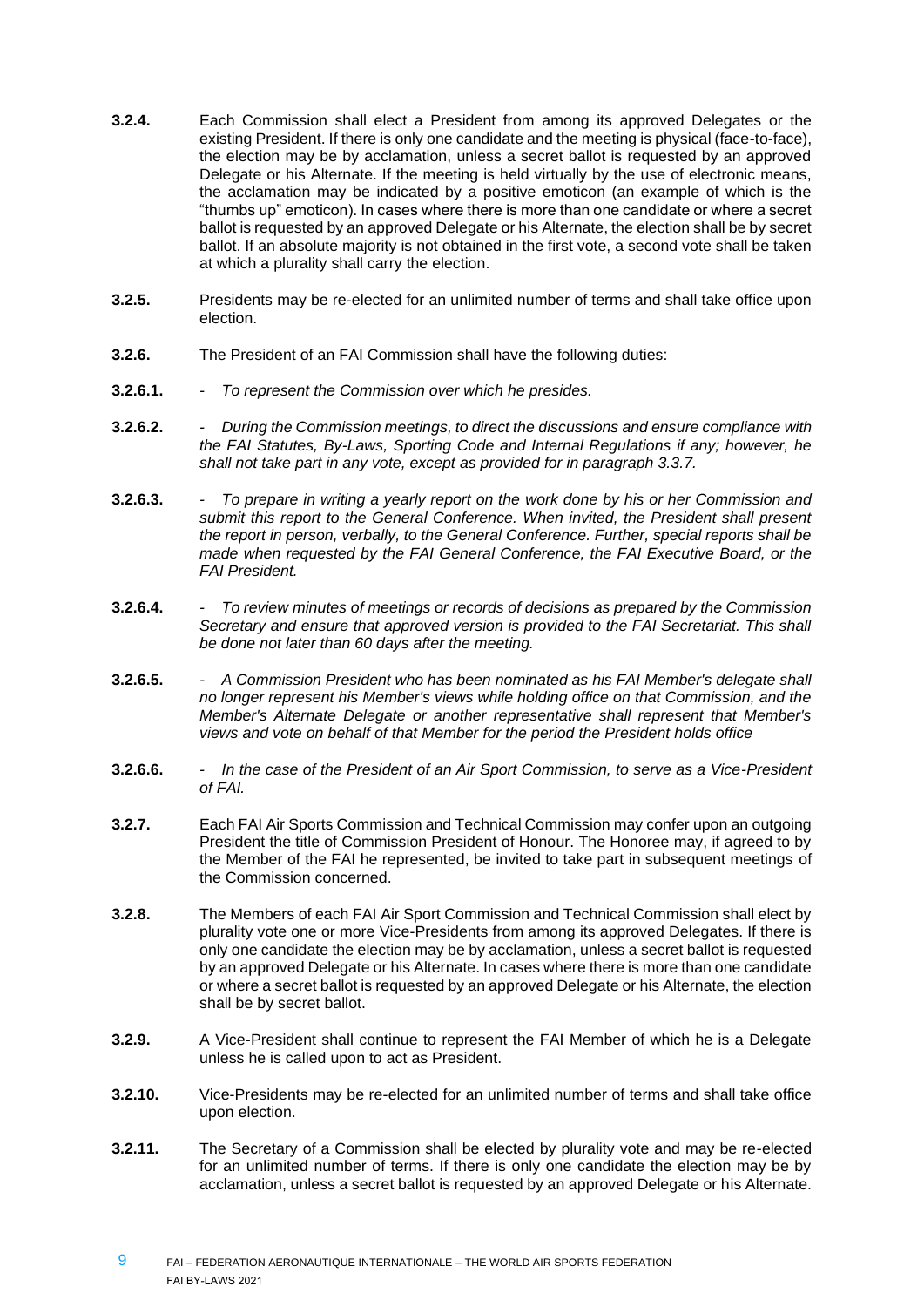In cases where there is more than one candidate or where a secret ballot is requested by an approved Delegate or his Alternate, the election shall be by secret ballot.

- **3.2.12.** The Secretary may be chosen from outside the Commission, subject to agreement by the Member who would be responsible for issuing a Sporting License to the person concerned as per FAI's Rights of representation (Sporting Code General Section 8.1.3.6).
- **3.2.13.** The Secretary shall be responsible for preparing and sending the draft minutes or records of decision of each meeting to its President as soon as possible after that meeting's adjournment, keeping in mind the requirement of 3.4.6.
- **3.2.14.** The Secretary, if not a Delegate, shall have no voting rights.

# 3.3. COMMISSION VOTING RULES

- **3.3.1.** Subject to the provisions of Sections 3.1. and 3.2., each Delegate to an FAI Air Sport Commission or Technical Commission shall have one vote. In case the Delegate is unable to exercise this right, and subject to the provisions of Sections 3.1. and 3.2., the Alternate may vote on behalf of the Delegate.
- **3.3.2.** If no alternate delegate is available and if no substitute has been appointed under the provisions of 3.1.3, a proxy may be given to one of the other delegates, except to the Commission President, who shall not have the right to cast proxy votes. All proxies must be given in writing and be signed by the President or Secretary General of the FAI Member concerned.
- **3.3.3.** A Delegate may represent and vote on behalf of only one other Member of the FAI.
- **3.3.4.** A secret ballot shall be compulsory when requested by any one of the Delegates or their representatives attending a meeting.
- **3.3.5.** Unless otherwise specified in Commissions' Internal Regulations, decisions shall be taken on an absolute majority vote.
- **3.3.6.** In the event of a tie in two successive votes, the President shall cast a deciding vote without appeal.
- **3.3.7.** Voting rules for bestowing FAI awards are subject to special provisions contained elsewhere in these By-Laws.

# 3.4. GENERAL PROCEDURES FOR COMMISSIONS

- **3.4.1.** A Commission shall meet when convened by its President or, in his or her absence, the senior ranking Vice-President available.
- **3.4.2.** The notice convening the meeting shall be sent in good time to all approved Commission Delegates and the FAI members by the FAI Secretariat, but not later than forty five days before the date fixed for the meeting.
- **3.4.3.** Commissions, except for CASI, shall normally meet at, or in the vicinity of, the FAI Secretariat. When meeting elsewhere is under consideration, freedom of entry to the country concerned shall be a determinant factor. A Commission that has voted by an absolute majority (>50%) to meet in another place shall inform the FAI Secretary General and consult with him about fixing a suitable date. The host organisation shall pay all costs, including suitable travel from the FAI Secretariat to the meeting place, hotel accommodation, and administrative expenses of the FAI Secretary General and/or his authorized representatives. The host organisation may charge a registration fee for the range of services and events offered in connection with meetings held elsewhere than at the FAI Secretariat. However, no approved delegate to a Commission shall be refused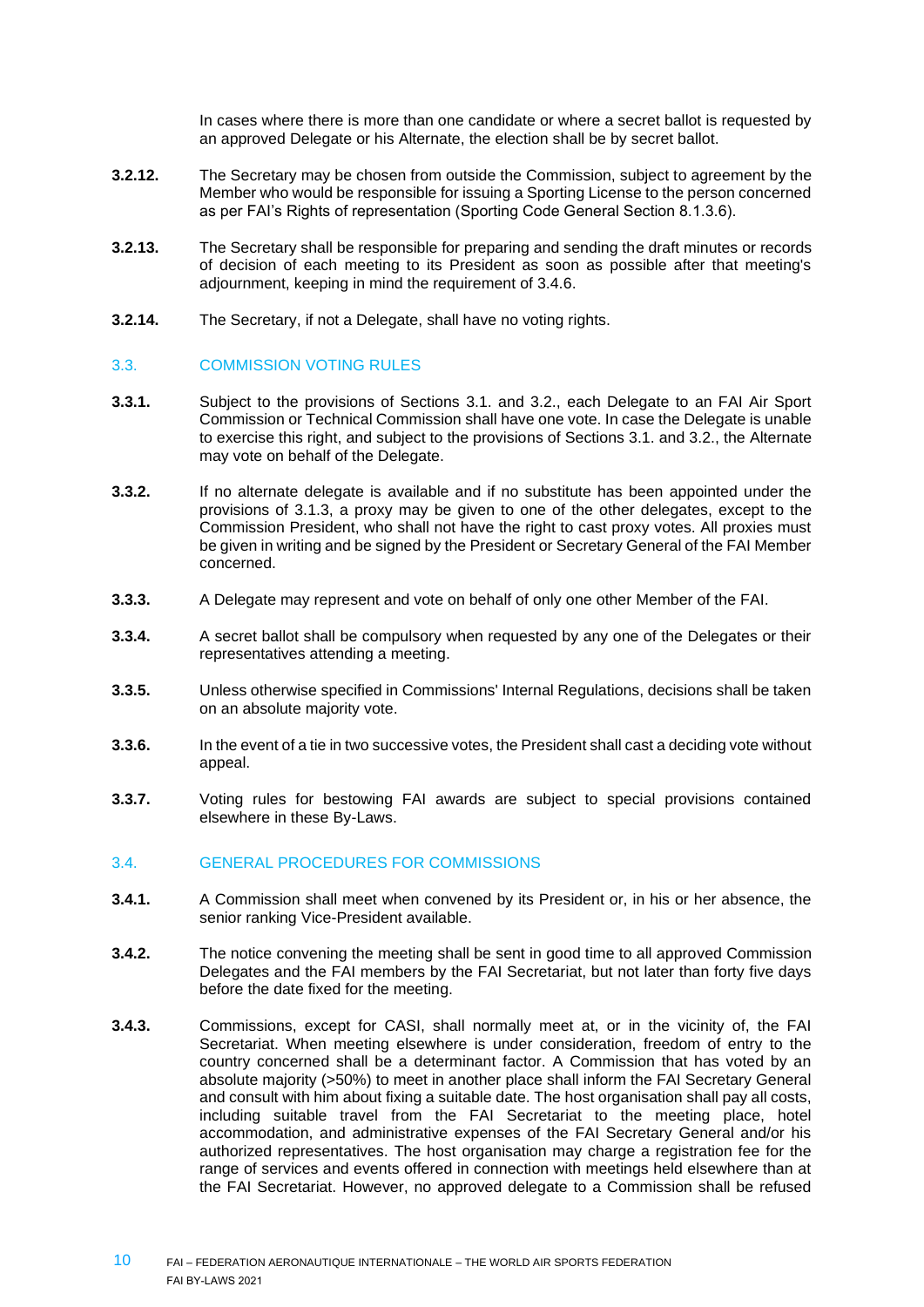entry to Commission plenary or sub-committee working sessions on the ground that he has not registered. CASI meetings may be held electronically at a date determined together with the FAI Secretary General or be held in conjunction with the FAI General Conference.

- **3.4.4.** A detailed Agenda for each Commission meeting shall be prepared at the direction of the President and shall be sent to the FAI Secretariat in time to allow the distribution to all approved Commission Delegates and the FAI Members by the FAI Secretariat not later than forty five days before the date fixed for the meeting. The Commission's plenary meeting cannot make final decisions on items that do not appear on the agenda. For new items to be added to the agenda, at least two-thirds of the voting Delegates present must agree.
- **3.4.5.** Commissions shall be entitled to call on specialists for advice.
- **3.4.6.** The minutes or records of decision of each meeting shall be provided to FAI Secretariat within sixty (60) days after the meeting and, in conformity with By-Law 6.1.1., notice of their publication shall be sent by the FAI Secretariat to all Members of the Commission and to FAI Members as soon as possible thereafter.

#### 3.5. RULES FOR COMMISSION COMMITTEES, SUBCOMMITTEES AND WORKING **GROUPS**

- **3.5.1.** The presidency of committees, subcommittees and working groups shall usually be held by Delegates to the Commission which created the committee, subcommittee or working group. Depending on the term of office chosen by the Commission (according to Statutes 5.1.2.8), Presidents shall be elected for one-year or two-year terms by the parent body and may be re-elected.
- **3.5.2.** In the event that the presidency of a committee, subcommittee or working group is not to be held by a Commission Delegate the nomination shall be subject to the agreement of the Delegate from the prospective electee's FAI Member.
- **3.5.3.** Any proposal by a committee, subcommittee or working group shall be subject to the approval of the Commission concerned.

# 3.6. CIACA SPECIFIC SCOPE OF ACTIVITIES

- **3.6.1.** In order to avoid confusion with the scope of activities of other commissions, the CIACA (FAI Amateur Built and Experimental Aircraft Commission) scope of activities is defined as:
- **3.6.1.1.** Actively cooperating and exploiting synergies with the other Commissions
- **3.6.1.2.** Contributing to the aims and objectives of FAI (such as education activities, regulatory matters, cooperation with FAI Commissions and Member organisations, etc.)
- **3.6.1.3.** Promoting the design, construction and operation of Amateur-built / Homebuilt experimental aircraft, as well as the reconstruction and restoration of vintage aircraft
- **3.6.1.4.** Establishing and keeping current Sporting Codes and Rules for aircraft building competitions and/or flying competitions open to amateur-built/homebuilt experimental or restored aircraft
- **3.6.1.5.** Cooperating with the other FAI Air Sport Commissions in view of achieving international records using amateur-built/homebuilt experimental aircraft
- **3.6.1.6.** Providing technical expertise and advice to FAI, its Members and Air Sport Commissions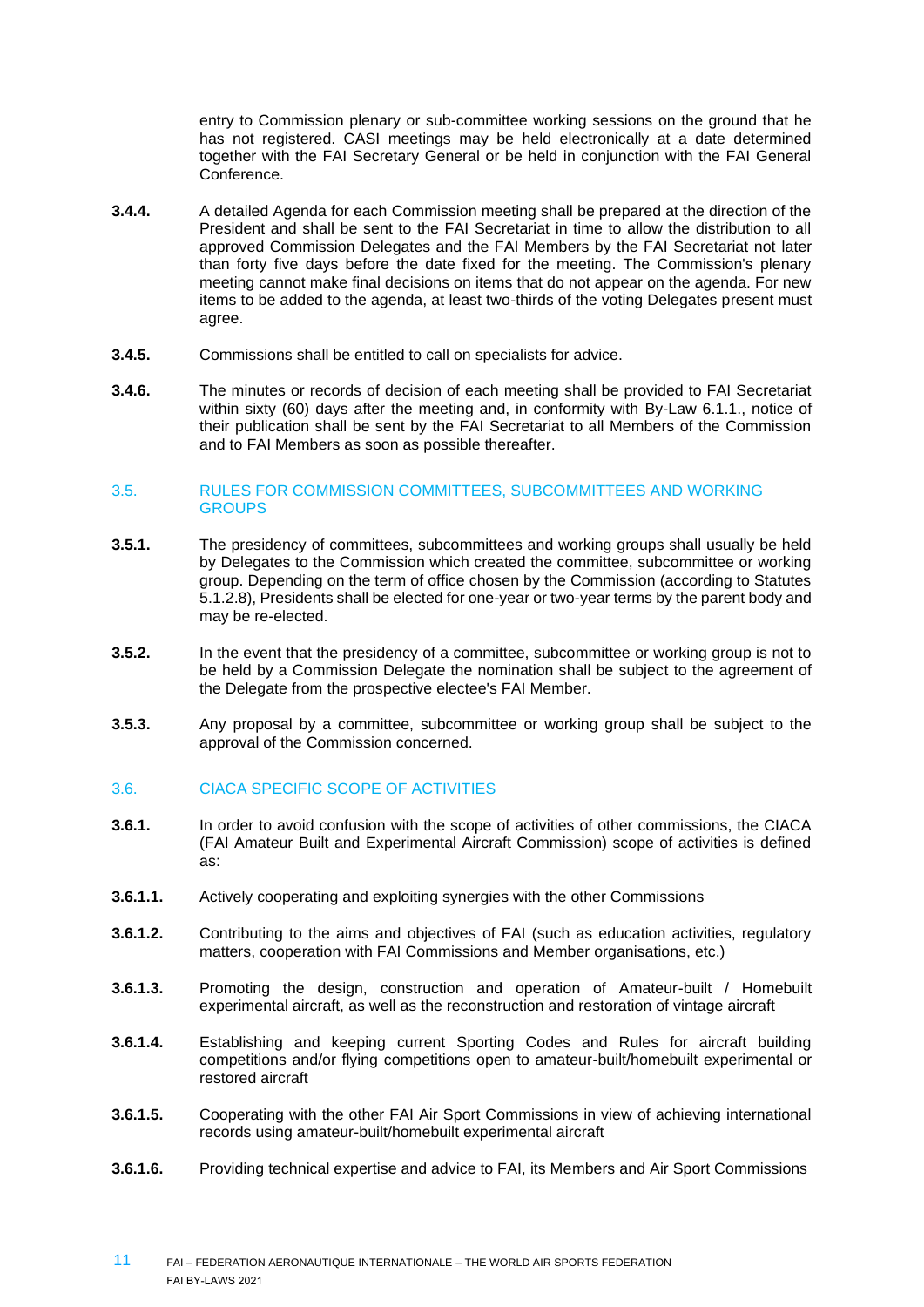- **3.6.1.7.** Promoting the achievement of sporting performances with aircraft using new technologies
- **3.6.1.8.** Providing watch on new technologies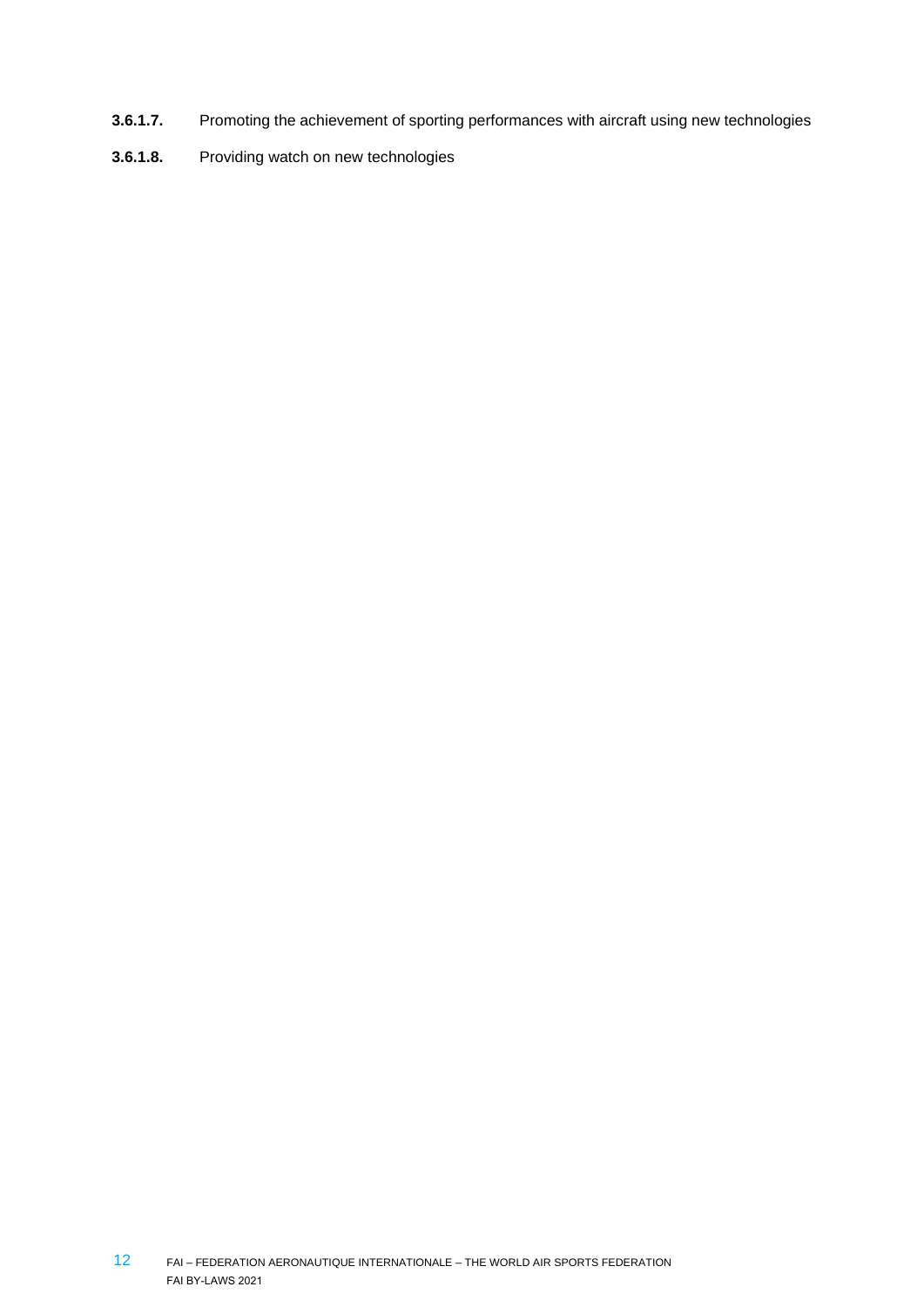# <span id="page-12-0"></span>**4 THE SECRETARY GENERAL AND THE FAI SECRETARIAT**

# 4.1. GENERAL

**4.1.1.** The FAI Secretary General is responsible for the activities of the FAI Secretariat. The overall responsibilities and authority of the FAI Secretary General are set out in Chapter 8 of the FAI Statutes.

# 4.2. SPECIFIC RESPONSIBILITIES

- **4.2.1.** Under the direction of the Secretary General, to assist all the elements of FAI in furthering the aims and objectives of the organisation;
- **4.2.2.** Maintaining the archives of the FAI;
- **4.2.3.** Homologating all air and space records;
- **4.2.4.** Maintaining the FAI accounts up to date and carrying out such transactions as are required for the day-to-day activities of the Secretariat in accordance with the authorities issued by the Executive Board, as set out in Statute 7.3.1.
- **4.2.5.** Collecting all payments due to FAI and preparing vouchers for signature by the authorized individuals.
- **4.2.6.** Establish, maintain and keep up-to-date such electronic communications (including the Internet) as may be required by FAI's activities, in conjunction with the constituent elements of FAI and the airsports community at large.

#### 4.3. FAI WORKING LANGUAGES

**4.3.1.** English and/or French shall serve as the day to day working languages of the FAI Secretariat and for its correspondence.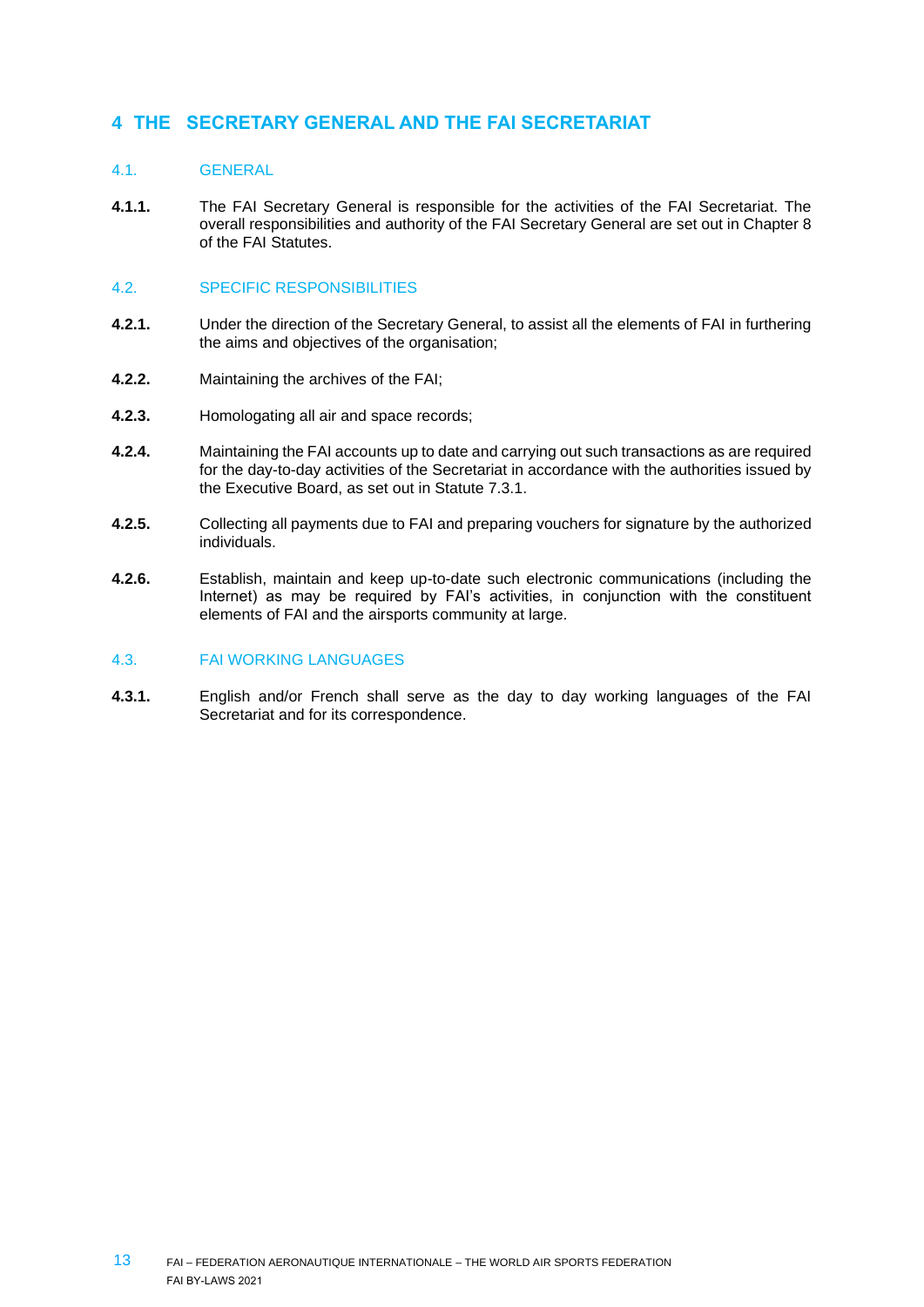# <span id="page-13-0"></span>**5 FAI BUSINESS ACTIVITIES**

## 5.1. FAI POLICIES

- **5.1.1.** Notwithstanding the importance of FAI's income producing programmes, air sports, air sport competition and the quest for improved performance are FAI's principal reasons for existence. Business programmes must support and not replace these objectives.
- **5.1.2.** The FAI Executive Board may negotiate business programmes and approve and execute agreements for their implementation.
- **5.1.3.** Any business programmes to be implemented in the territory of a Member shall be discussed in advance with the affected Member.

# 5.2. DISTRIBUTION OF REVENUE

**5.2.1.** The distribution of revenue from sporting events shall be specified in the Organizer Agreement for the event.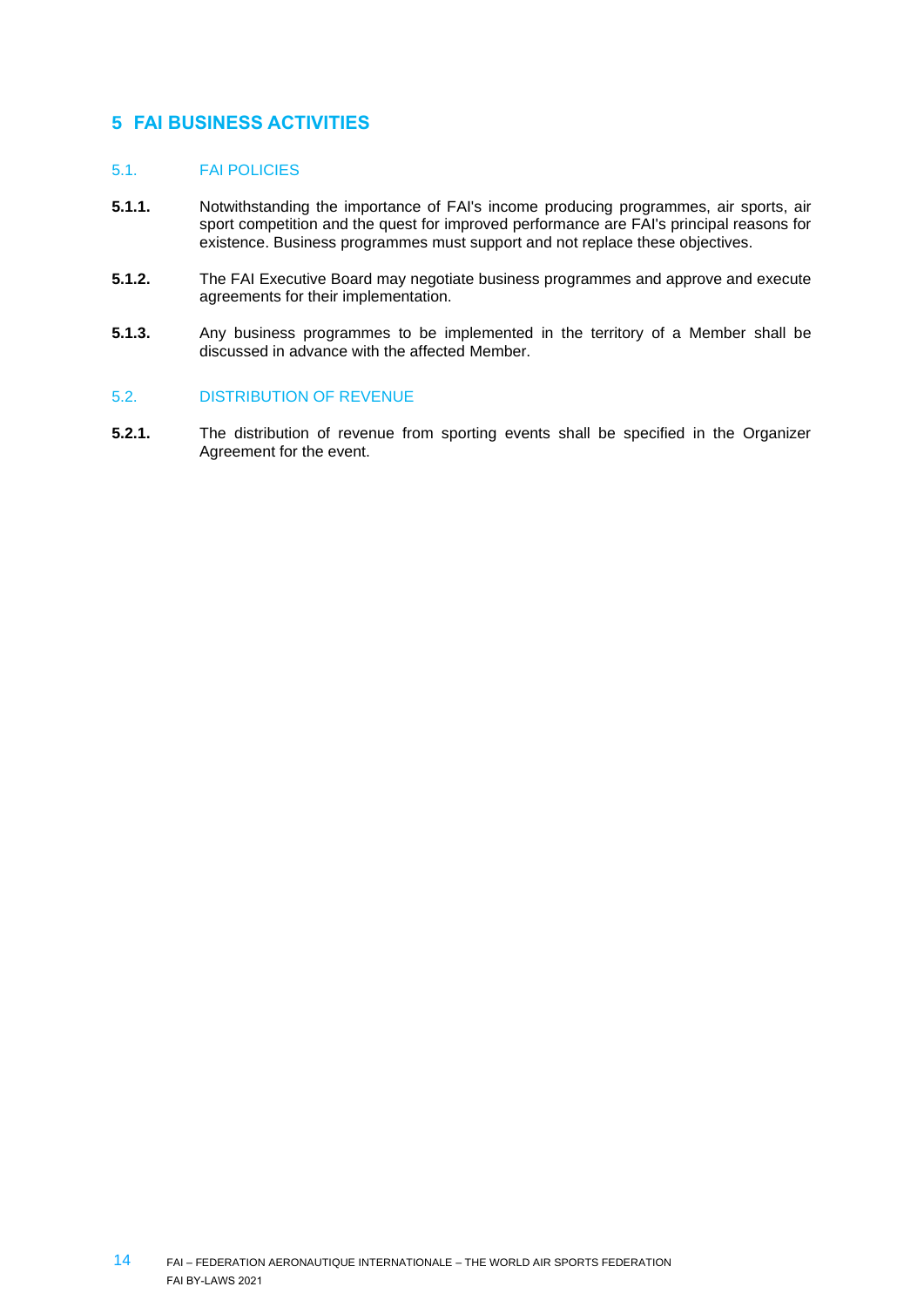# <span id="page-14-0"></span>**6 FAI PUBLICATIONS**

# 6.1. GENERAL

- **6.1.1.** FAI shall publish information regarding its activities and meetings and also the list of current air and space records, using the most appropriate available medium. The FAI Secretariat is responsible for the issuing of all FAI communications.
- **6.1.2.** FAI shall publish annually the principal events of the preceding year, such as Executive Board elections, the President's Report, Commission Reports, results of FAI Championships, medals and diplomas, the summary and conclusions of the Annual General Conference, lists of Commission delegates, membership changes, the FAI calendar and other items of interest.
- **6.1.3.** Other publications, such as a magazine, may be issued with the approval of the Executive Board.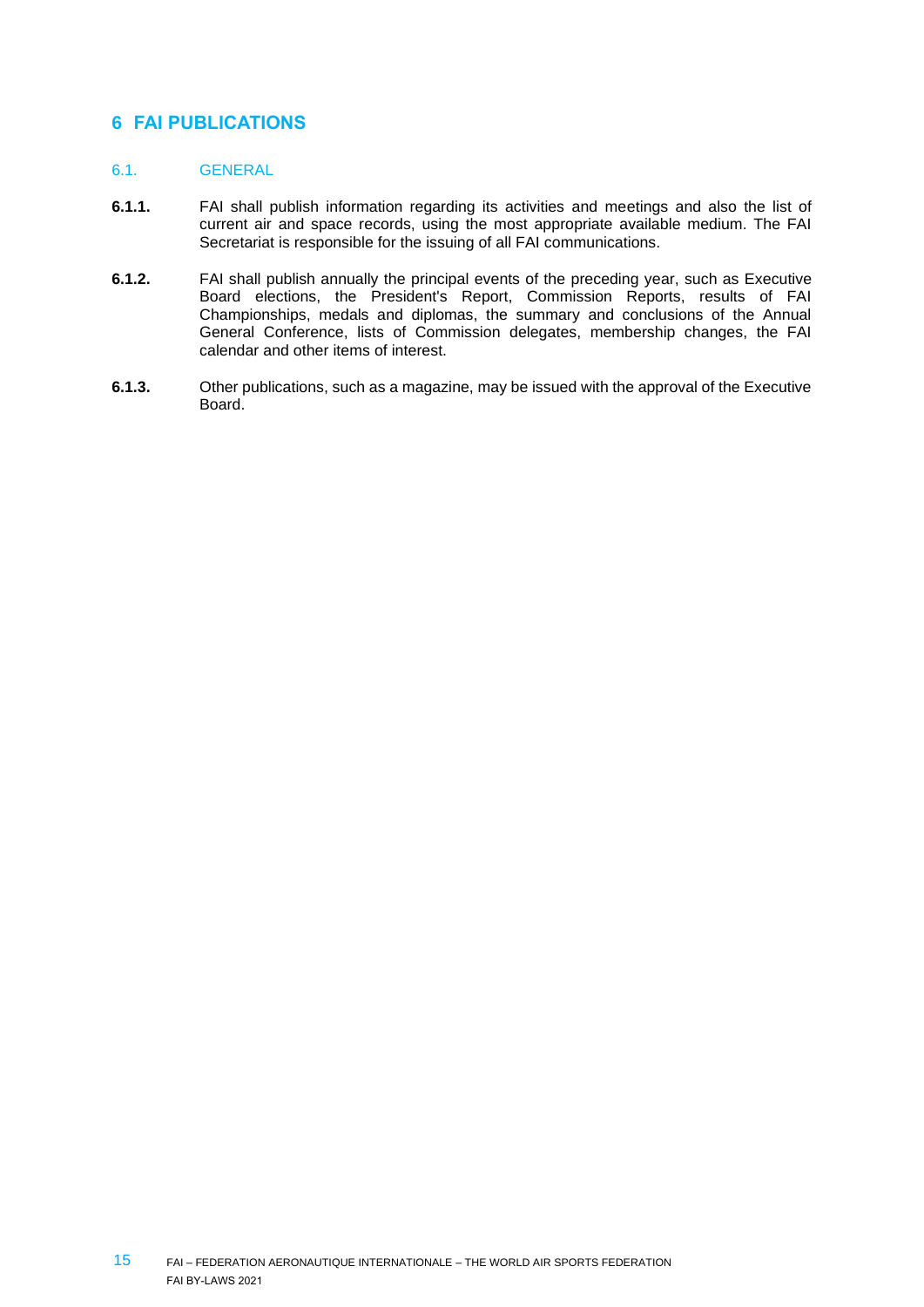# <span id="page-15-0"></span>**7 FAI AWARDS FOR INDIVIDUAL DISCIPLINES**

# 7.1. GENERAL

- **7.1.1.** The FAI Medals and Diplomas in this Chapter may be awarded only upon the decision of the appropriate Air Sport or Technical Commission.
- **7.1.2.** The nominating authority (Statute 9.1.3.) shall send nominations for all FAI awards for individual disciplines to the FAI Secretariat, together with citations not exceeding 250 words and any other supporting information required.

Subject to specific procedures set out elsewhere in FAI By-Laws Chapter 7.2 to 7.13, nominations are to arrive no later than 60 days before the FAI Commission meeting concerned.

After the 60 days deadline specified in 7.1.2, if no nominations for a specific award category has been received and subject to support according to FAI Statutes 9.1.3.2, nominations may be made by the respective FAI Commission President up until 45 days before the FAI Commission meeting concerned. Such a nomination, with a citation, shall be included in the agenda for the commission meeting and shall be sent to the FAI Secretariat.

Under extenuating circumstances the Plenary may defer the decision for one year.

# 7.2. AWARDS FOR BALLOONING

*(Subject to approval by the FAI Ballooning Commission)*

#### **7.2.1. THE MONTGOLFIER BALLOONING DIPLOMAS**

- **7.2.1.1.** History. These Diplomas, established by FAI in 1960, are named after Joseph and Etienne Montgolfier who built the world's first successful manned flying machine, a hot air balloon, in 1783.
- **7.2.1.2.** Eligibility, Frequency and Number. Four Montgolfier Diplomas may be awarded annually, one to recognise each of the following:
- **7.2.1.2.1.** *- the best sporting performance in the previous Montgolfier year in Gas Ballooning;*
- **7.2.1.2.2.** *- the best sporting performance in the previous Montgolfier year in Hot Air Ballooning;*
- **7.2.1.2.3.** *- the best sporting performance in the previous Montgolfier year in Roziere Ballooning*.
- **7.2.1.2.4.** *- A major contribution to the development of the sport of Ballooning in general.*
- **7.2.1.2.5.** The Montgolfier year starts on November 21st and ends on November 20th (UTC).
- **7.2.1.3.** Nomination and Approval. Procedures shall be as described in Chapter 9 of the Statutes, subject to the following additional conditions:
- **7.2.1.3.1.** Each FAI Member may submit the names of four candidates, one in each of the categories defined in 7.2.1.2. above.
- **7.2.1.3.2.** Each candidate must be a national or resident of the nominating Member's country. Candidates may be individuals or teams. In the case of awards for performance, teams shall consist of a Pilot-in-Command and other Flight Crew, but at least one person in a team must be a national or resident of the nominating Member's country. Where candidates consist of a team of different nationalities, the nominating FAI Member shall have the written permission of the FAI Members concerned.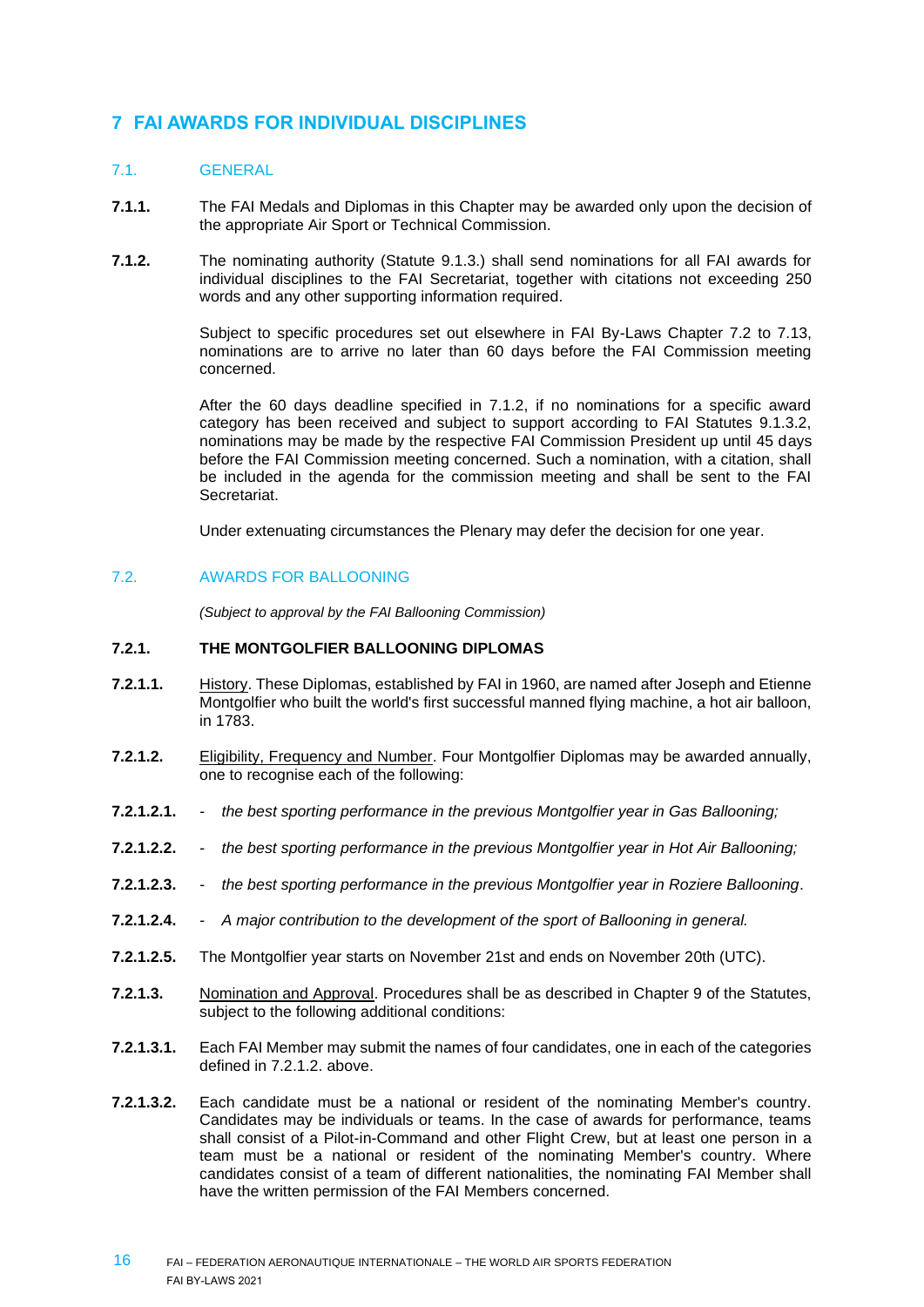- **7.2.1.3.3.** In the event a Diploma is awarded to a team, each team member will receive a Diploma.
- **7.2.1.3.4.** The Montgolfier Diploma may be awarded to the same individual or team more than once, but not in the same category.

# **7.2.2. THE SANTOS-DUMONT GOLD AIRSHIP MEDAL**

**7.2.2.1.** History. This medal, established in 1994, honours Alberto Santos-Dumont for his contributions to the development of the sport of flying airships, culminating in his historic flight around the Eiffel Tower in Paris, October 19, 1901, thus winning the Deutsch Prize.

100 medals were contributed by the Virgin Islands Aero Club.

- **7.2.2.2.** Eligibility, Frequency and Number. One Santos-Dumont Gold Airship Medal may be awarded annually to recognise:
- **7.2.2.2.1.** *the best sporting performance in the previous Montgolfier year (see 7.2.1.2.5.) in airships, or*
- **7.2.2.2.2.** *a major contribution to the development of the sport of Airship flying in general.*
- **7.2.2.2.3.** A Medal may also be awarded for a series of performances which together represent a remarkable sporting performance.
- **7.2.2.3.** Nomination and Approval. Procedures shall be as described in Chapter 9 of the Statutes, subject to the following additional conditions
- **7.2.2.3.1.** Each FAI Member may submit the name of one candidate,
- **7.2.2.3.2.** Each candidate must be a national or resident of the nominating Member's country. Candidates may be individuals or teams. In the case of awards for performance, teams shall consist of a Pilot-in-Command and other Flight Crew, but at least one person in a team must be a national or resident of the nominating Member's country. Where candidates consist of a team of different nationalities, the nominating FAI Member shall have the written permission of the FAI Members concerned.
- **7.2.2.3.3.** In the event a Medal is awarded to a team, each team member will receive a Medal.
- 7.3. AWARDS FOR GENERAL AVIATION

*(Subject to approval by the FAI General Aviation Commission)*

#### **7.3.1. THE CHARLES LINDBERGH GENERAL AVIATION DIPLOMA**

- **7.3.1.1.** History. This Diploma was established by the FAI in 1983 on a proposal by the FAI General Aviation Commission.
- **7.3.1.2.** Eligibility. The Lindbergh Diploma may be awarded annually to:
- **7.3.1.2.1.** *individuals or organisations that have contributed significantly over a period of not less than ten years to the progress and success of General Aviation in either air sport or transportation, or in the work of international bodies concerned with General Aviation ; or*
- **7.3.1.2.2.** *to recognise technical breakthroughs in the field of General Aviation as an incentive toward general progress, and for the purpose of stimulating research and development of new concepts and equipment contributing to operational efficiency and flight safety*.
- **7.3.1.2.3.** Frequency and Number. Only one Lindbergh Diploma may be awarded annually.
- **7.3.1.3.** Nomination and Approval. Procedures shall be as described in Chapter 9 of the Statutes.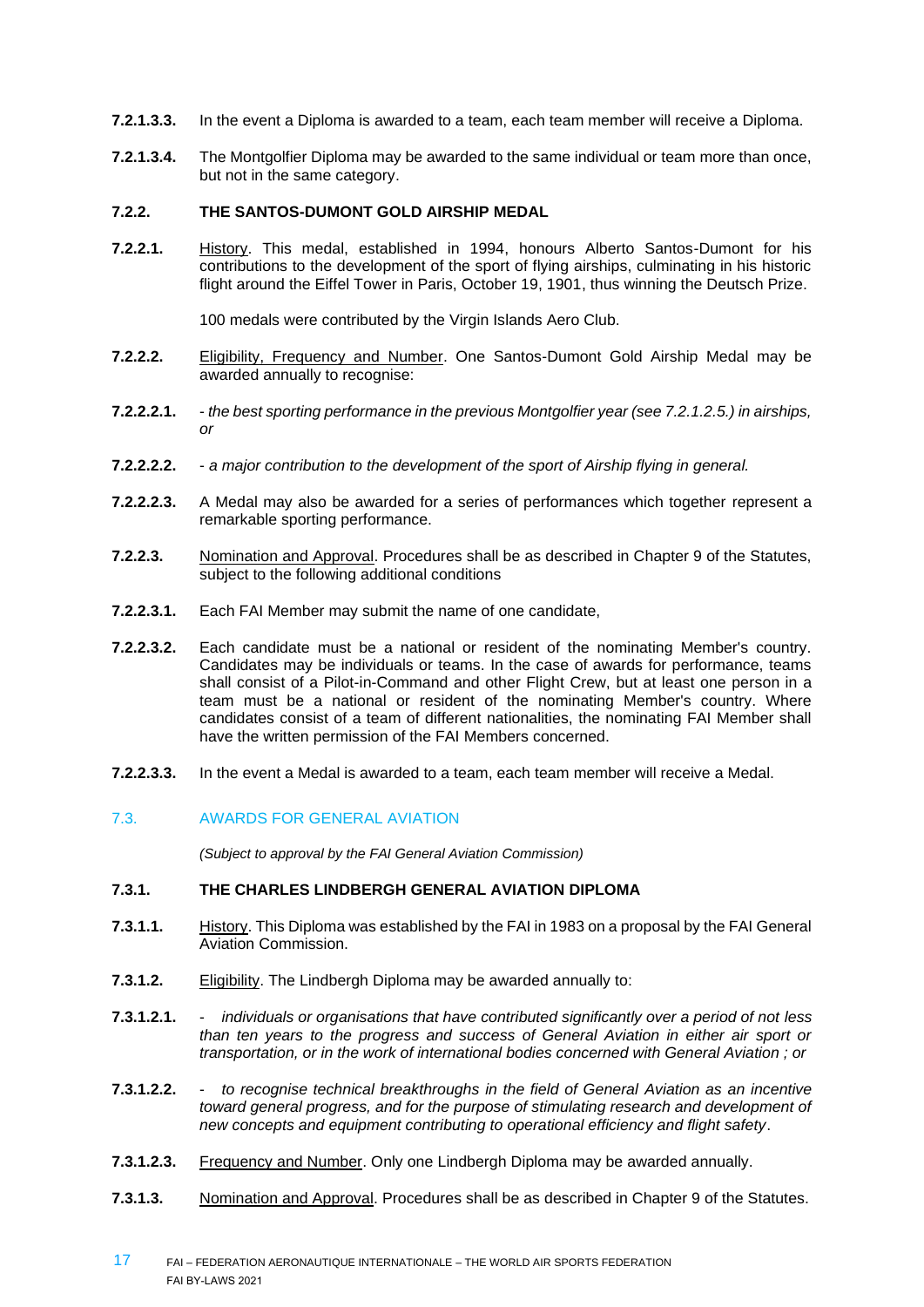#### 7.4. AWARDS FOR GLIDING

*(Subject to approval by the FAI Gliding Commission)*

#### **7.4.1. THE LILIENTHAL GLIDING MEDAL**

- **7.4.1.1.** History. This Medal, named after the famous early gliding pioneer Otto Lilienthal, was created by the FAI in 1938.
- **7.4.1.2.** Eligibility. It may be awarded for a particularly remarkable gliding performance, or eminent services to gliding, to a currently active glider pilot who has:
- **7.4.1.2.1.** *established an international record during the past year; or*
- **7.4.1.2.2.** *made a pioneer flight (defined as a flight which has opened new possibilities for gliding and/or gliding techniques) ; or*
- **7.4.1.2.3.** *rendered eminent service to the sport of gliding over a significant period of time.*
- **7.4.1.3.** Frequency and Number. One Medal only may be awarded annually.
- **7.4.1.4.** Nomination and Approval. Procedures shall be as described in Chapter 9 of the Statutes.

## **7.4.2. THE PELAGIA MAJEWSKA GLIDING MEDAL**

- **7.4.2.1.** History. This Medal was created by the FAI in 1989, following a proposal by the Aero Club of Poland, in memory of Madame Pelagia MAJEWSKA, eminent Polish glider pilot awarded the Lilienthal Medal for 1960, and holder of 17 world gliding records, who lost her life in an air accident in 1988. The Medal is offered to the FAI by the Aero Club of Poland.
- **7.4.2.2.** Eligibility. The Pelagia Majewska Medal may be awarded annually to a female glider pilot to reward:
- **7.4.2.2.1.** *a particularly remarkable performance in gliding during the past year, or*
- **7.4.2.2.2.** *eminent services to gliding over a long period of time*.
- **7.4.2.3.** Frequency and Number. One Medal only may be awarded annually.
- **7.4.2.4.** Nomination and Approval. Procedures shall be as described in Chapter 9 of the Statutes.

# **7.4.3 THE PIRAT GEHRIGER DIPLOMA**

- **7.4.3.1.** History. This Diploma was created by the FAI in 2000 in memory of Pirat Gehriger, former President of the FAI Gliding Commission (then Commission Internationale de Vol à Voile (CIVV)).
- **7.4.3.2.** Eligibility. It may be awarded annually for eminent services to international gliding.
- **7.4.3.3.** Frequency and Number. Normally, only one Diploma may be awarded annually. However, exceptionally, the International Gliding Commission may recommend the award of one or two additional diplomas.
- **7.4.3.4.** Nomination and Approval. Procedures shall be as described in Chapter 9 of the Statutes.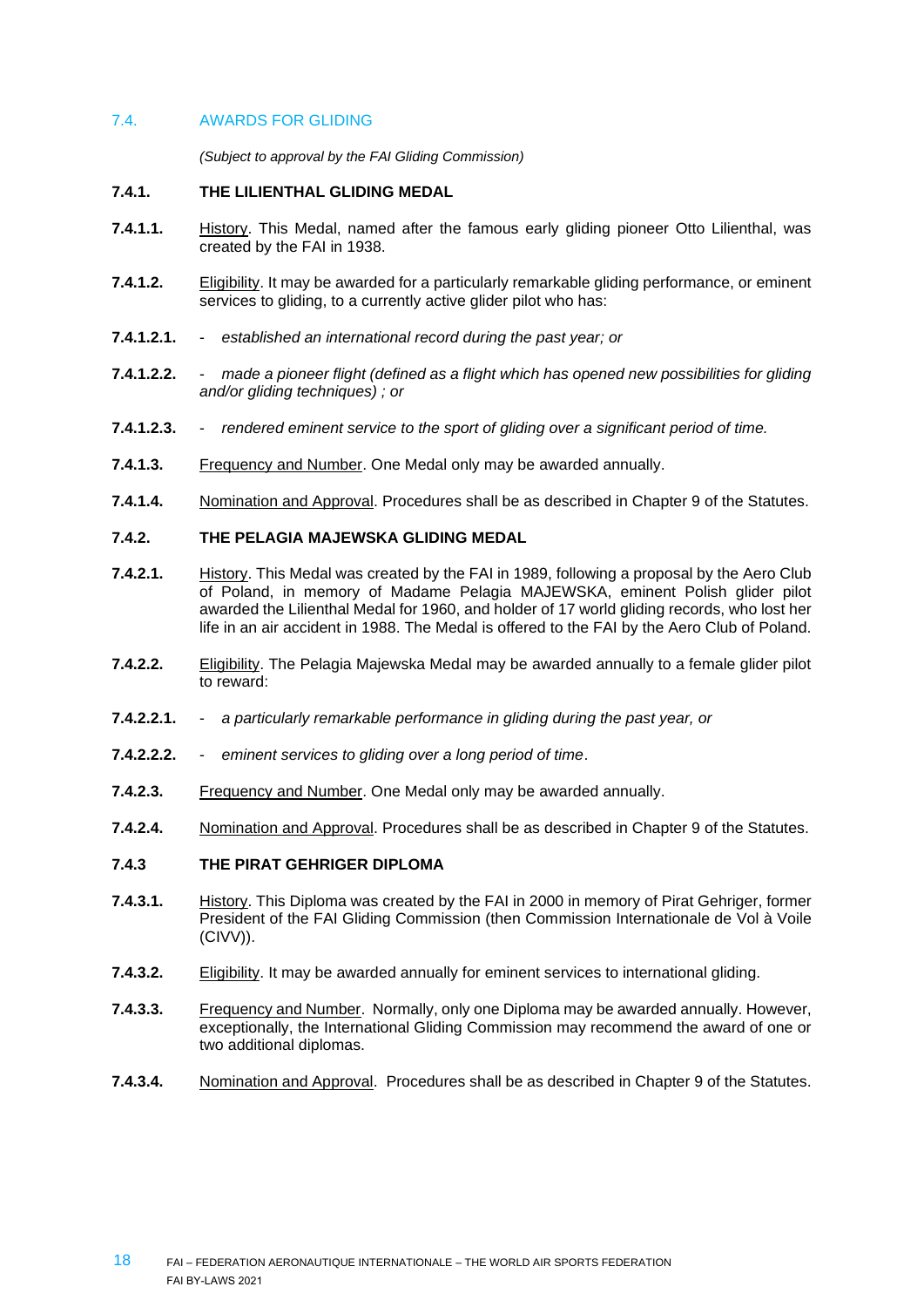# 7.5. AWARDS FOR ROTORCRAFT

*(Subject to approval by the FAI Rotorcraft Commission)*

#### **7.5.1. THE FAI GOLD ROTORCRAFT MEDAL**

- **7.5.1.1.** History. This medal was established by FAI in February, 1993 upon the proposal of the FAI Rotorcraft Commission. The provision of the medals is arranged by that Commission.
- **7.5.1.2.** Eligibility. The medal is to reward a particularly remarkable achievement in rotorcraft including use as a sporting vehicle, or eminent services to the development of rotorcraft over an extended period of time.
- **7.5.1.3.** Frequency and Number. One Medal only may be awarded annually.
- **7.5.1.4.** Nomination and Approval. Nominations must arrive at the FAI Secretariat by November 30 of each year. In other respects, procedures shall be as described in Chapter 9 of the Statutes.

# 7.6. AWARDS FOR PARACHUTING

*(Subject to approval by the FAI Parachuting Commission)*

# **7.6.1. THE FAI GOLD PARACHUTING MEDAL**

- **7.6.1.1.** History. This Medal was established by the FAI in January 1968. The cost of the Medal was initially covered by the revenue from a 10,000 US Dollar endowment fund provided by Mr. J.A. Istel, President of Honour of the FAI Parachuting Commission. After the first fund ran out, the USPA (United States Parachute Association) decided to take over the funding the medal.
- **7.6.1.2.** Eligibility. The Medal may be awarded annually for an outstanding accomplishment in connection with parachuting. This may be in the realm of sport, safety, or, at the option of the Commission, an invention. It cannot be awarded to delegates to the FAI Parachuting Commission.
- **7.6.1.3.** Frequency and Number. One Medal only may be awarded annually.
- **7.6.1.4.** Nomination and Approval. Nominations must arrive at the FAI Secretariat no later than 60 days before the Parachuting Commission Meeting. In other respects, procedures shall be as described in Chapter 9 of the Statutes.

# **7.6.2. THE LEONARDO DA VINCI PARACHUTING DIPLOMA**

- **7.6.2.1.** History. This Diploma was established in 1970 by the FAI.
- **7.6.2.2.** Eligibility. One Diploma may be awarded each year to a person who has achieved one of the following criteria:
- **7.6.2.2.1.** *Been at least twice an Individual Champion or a Member of a Champion Team at a First Category Event*
- **7.6.2.2.2.** *Established at least three World Parachuting Records*;
- **7.6.2.2.3.** *Have been at least three times an FAI/IPC Official at a First Category Event (Chief Judge, FAI Parachuting Judge, FAI Controller, International Jury Member or any combination thereof)*
- **7.6.2.2.4.** *Have been at least three times a Competition Director at a First Category Event*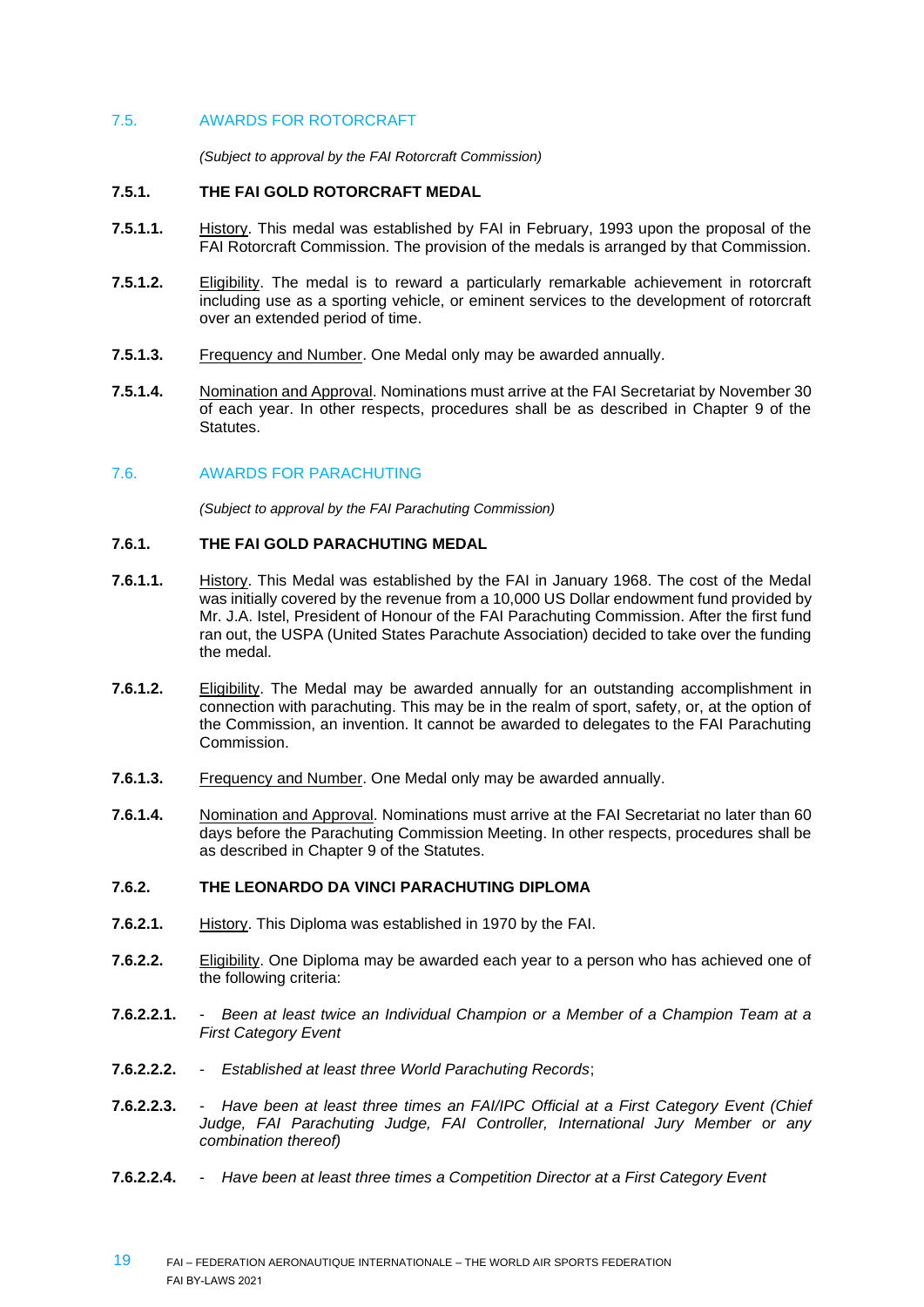- **7.6.2.2.5.** *Have been for at least six years the Chair of an IPC Committee (IPC Internal Regulations 6.7) or an IPC Bureau Member or any combination thereof*.
- **7.6.2.3.** Frequency and Number. One Diploma only may be awarded annually.
- **7.6.2.4.** Nomination and Approval. Nominations must arrive at the FAI Secretariat no later than 60 days before the Parachuting Commission Meeting. In other respects, procedures shall be as described in Chapter 9 of the Statutes.

#### **7.6.3. FAUST VRANCIC MEDAL**

- **7.6.3.1.** History. This medal was established in 2001, following a proposal by the Aeronautical Federation of Croatia, in memory of Faust Vrancic.
- **7.6.3.2.** Eligibility. The Medal may be awarded, on the decision of the FAI Parachuting Commission, for technical innovation or achievement in parachuting. It cannot be awarded to Delegates to the FAI Parachuting Commission.
- **7.6.3.3.** Frequency and Number. One Medal will be provided annually by the Aeronautical Federation of Croatia.
- **7.6.3.4.** Nomination and Approval. Nominations must arrive at the FAI Secretariat no later than 60 days before the Parachuting Commission Meeting. In other respects, procedures shall be as described in Chapter 9 of the Statutes.

#### 7.7. AWARDS FOR AEROMODELLING

*(Subject to approval by the FAI Aeromodelling Commission)*

# **7.7.1. THE FAI AEROMODELLING GOLD MEDAL**

- **7.7.1.1.** History. This Medal was established in 1987.
- **7.7.1.2.** Eligibility. It may be awarded annually to an aeromodeller of an FAI Member for outstanding merit in organisation activities. The recipient shall have:
- **7.7.1.2.1.** *fulfilled at least twice the function of Competition Director or a similar function at World or Continental Championships ; or*
- **7.7.1.2.2.** *fulfilled at least three times the function of an FAI jury member at World or Continental Championships ; or*
- **7.7.1.2.3.** *fulfilled at least five times the function of a judge or a similar function at World or Continental Championships ; or*
- **7.7.1.2.4.** *served at least three years as a delegate to the FAI Aeromodelling Commission, or served another function therein; or*
- **7.7.1.2.5.** *shown outstanding merits in developing aeromodelling by organizational activities.*
- **7.7.1.3.** Frequency and Number. One Medal only may be awarded annually.
- **7.7.1.4.** Nomination and Approval. Nominations, giving full information about the candidate's activities up to 31st December of the preceding year, must be submitted on standard forms, available from the FAI Secretariat, and must arrive at the FAI Secretariat by 15th November of each year. In other respects, procedures shall be as described in Chapter 9 of the Statutes.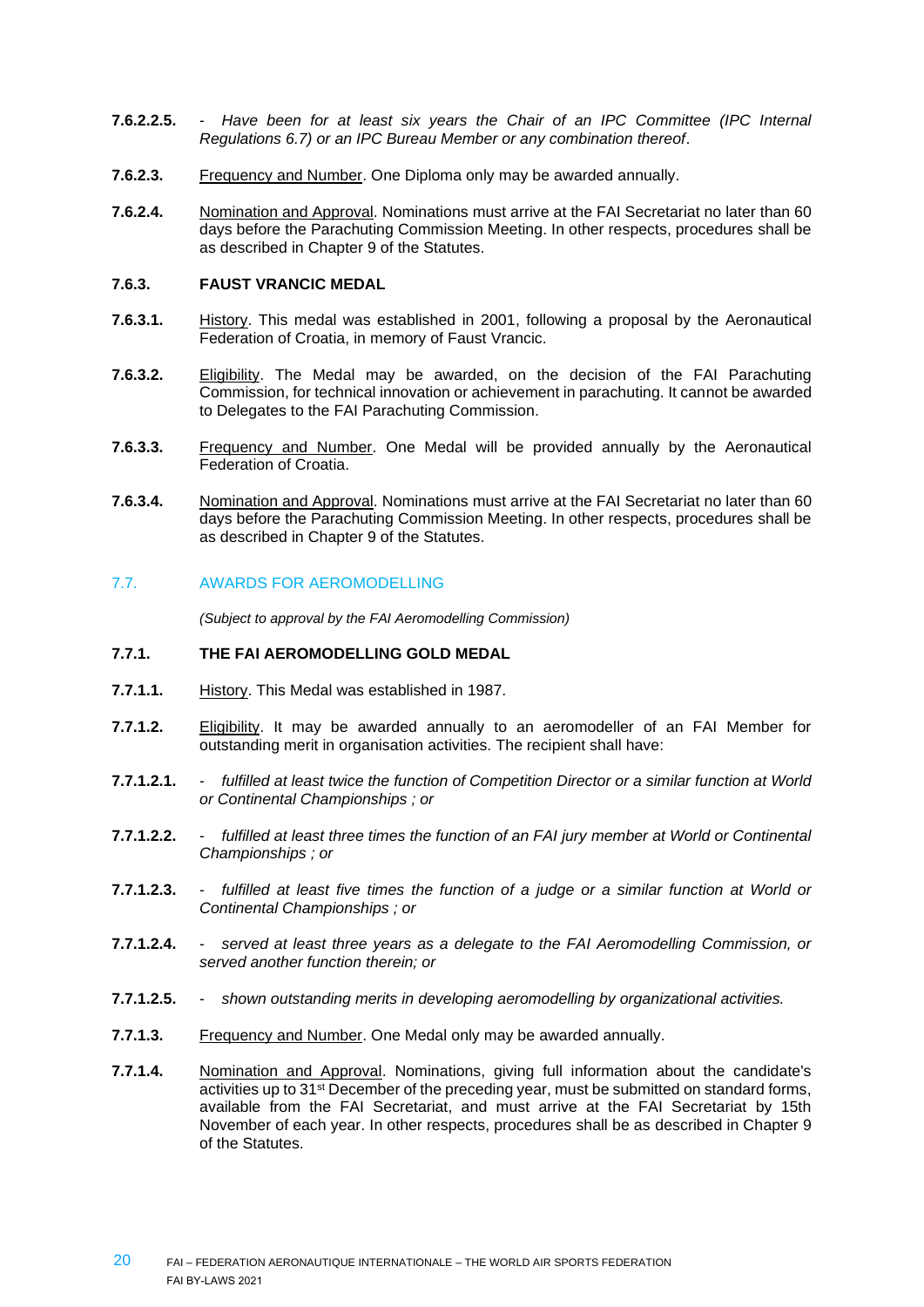# **7.7.2. THE ANDREI TUPOLEV AEROMODELLING MEDAL**

- **7.7.2.1.** History. This Medal was established in 1989.
- **7.7.2.2.** Eligibility. It may be awarded to any aeromodeller who in the same year wins the World and National Aeromodelling Championships in the same class of models.
- **7.7.2.3.** Frequency and Number. Not more than one medal may be awarded each year.
- **7.7.2.4.** Nomination and Approval. Nominations, giving full information about the candidate's activities up to 31<sup>st</sup> December of the preceding year, must be submitted on standard forms, available from the FAI Secretariat, and must arrive at the FAI Secretariat by 15th November of each year. In other respects, procedures shall be as described in Chapter 9 of the Statutes.

#### **7.7.3. THE ALPHONSE PENAUD AEROMODELLING DIPLOMA**

- **7.7.3.1.** History. This Diploma was established by the FAI in 1979, and amended in 1980.
- **7.7.3.2.** Eligibility. The Diploma may be awarded to an aeromodeller of a FAI Member who has:
- **7.7.3.2.1.** *obtained at least three times consecutively the title of national champion; or*
- **7.7.3.2.2.** *obtained at least once the title of world champion; or*
- **7.7.3.2.3.** *established at least three world records; or*
- **7.7.3.2.4.** *- other* outstanding sporting achievements
- **7.7.3.3.** Frequency and Number. Only one Diploma shall be awarded annually.
- **7.7.3.4**. Nomination and Approval. Nominations, giving full information about the candidate's activities up to 31st December of the preceding year, must be submitted on standard forms, available from the FAI Secretariat, and must arrive at the FAI Secretariat by 15th November of each year. In other respects, procedures shall be as described in Chapter 9 of the Statutes.

#### **7.7.4. THE ANTONOV AEROMODELLING DIPLOMA**

- **7.7.4.1.** History. This Diploma was established in 1987 and is donated annually by the FAI Member of Russia to the FAI.
- **7.7.4.2.** Eligibility. This Diploma may be awarded to an aeromodeller of an FAI Member for technical innovations in aeromodelling. The Antonov Diploma may be granted more than once to the same person for different technical innovations made in different years.
- **7.7.4.3.** Frequency and Number. Only one Diploma shall be awarded annually.
- 7.7.4.4. Nomination and Approval. Nominations, giving full information about the candidate's activities up to 31st December of the preceding year, must be submitted on standard forms, available from the FAI Secretariat, and must arrive at the FAI Secretariat by 15th November of each year. In other respects, procedures shall be as described in Chapter 9 of the Statutes.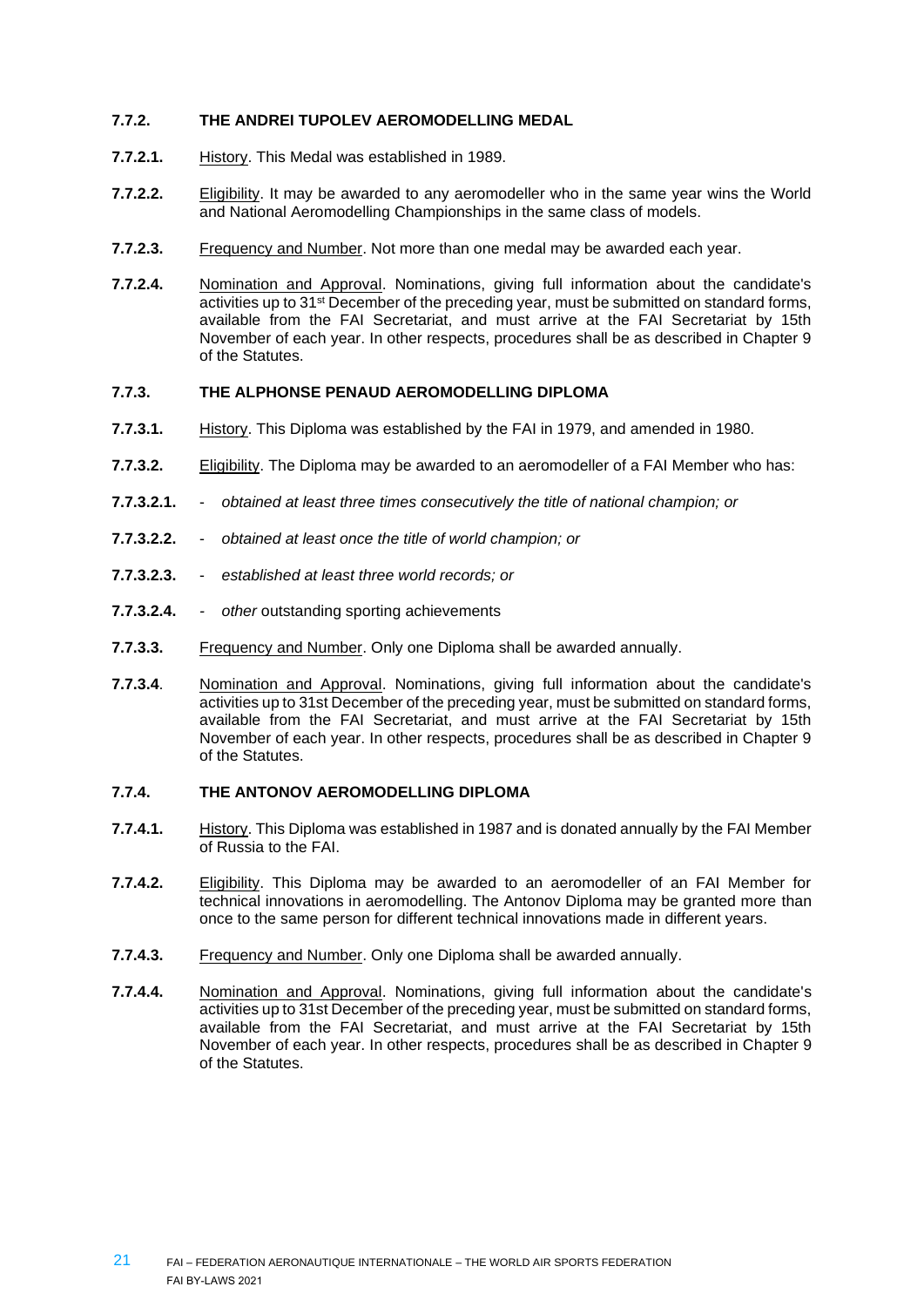# **7.7.5. THE ANDREI TUPOLEV AEROMODELLING DIPLOMA**

- **7.7.5.1.** History. This Diploma was established in 1989 and is donated annually by the FAI Member of Russia to the FAI.
- **7.7.5.2.** Eligibility. It may be awarded annually to an aeromodeller of an FAI Member for an outstanding record performance in aeromodelling.
- **7.7.5.3.** Frequency and Number. Only one Diploma shall be awarded annually.
- 7.7.5.4. Nomination and Approval. Nominations, giving full information about the candidate's activities up to 31st December of the preceding year, must be submitted on standard forms, available from the FAI Secretariat, and must arrive at the FAI Secretariat by 15th November of each year. In other respects, procedures shall be as described in Chapter 9 of the Statutes.

#### **7.7.6. THE FRANK EHLING DIPLOMA**

- **7.7.6.1.** History. The Frank Ehling Diploma was established in 1999 and is donated by the Academy of Model Aeronautics of the USA. It honours Frank V Ehling whose simple model designs have been used successfully on three continents.
- **7.7.6.2.** Eligibility. The Diploma may be awarded annually for outstanding accomplishment, by an organisation or individual, in connection with the promotion of aviation through the use of flying models.
- **7.7.6.3.** Frequency and Number. Only one Diploma shall be awarded annually.
- **7.7.6.4.** Nomination and Approval. Nominations, giving full information about the candidate's activities up to 31st December of the preceding year, must be submitted on standard forms, available from the FAI Secretariat, and must arrive at the FAI Secretariat by 15th November of each year. In other respects, procedures shall be as described in Chapter 9 of the Statutes.

#### 7.8. AWARDS FOR AEROBATICS

*(Subject to approval by the FAI Aerobatics Commission)*

#### **7.8.1. THE LEON BIANCOTTO AEROBATICS DIPLOMA**

- **7.8.1.1.** History. This Diploma was established in February 1993 upon the proposal of the FAI Aerobatics Commission. Widely regarded as one of the finest aerobatics pilots of all time, Léon Biancotto was a member of the French aerobatics team. He lost his life practising for the first FAI World Aerobatic Championships in Bratislava, Czechoslovakia in 1960. Biancotto won the famous Lockheed Aerobatics Trophy in England on three of the six occasions it was held. In 1965, a competition known as the Biancotto Trophy was started and this eventually developed into the European Aerobatics Championships.
- **7.8.1.2.** Eligibility. The Diploma may be awarded to individuals or organisations that have contributed significantly to the sport of aerobatics.
- **7.8.1.3.** Frequency and Number. Only one Biancotto Diploma may be awarded each year.
- **7.8.1.4.** Nomination and Approval. Procedure for selecting recipients of the Diploma shall be as set out in Chapter 9 of the Statutes.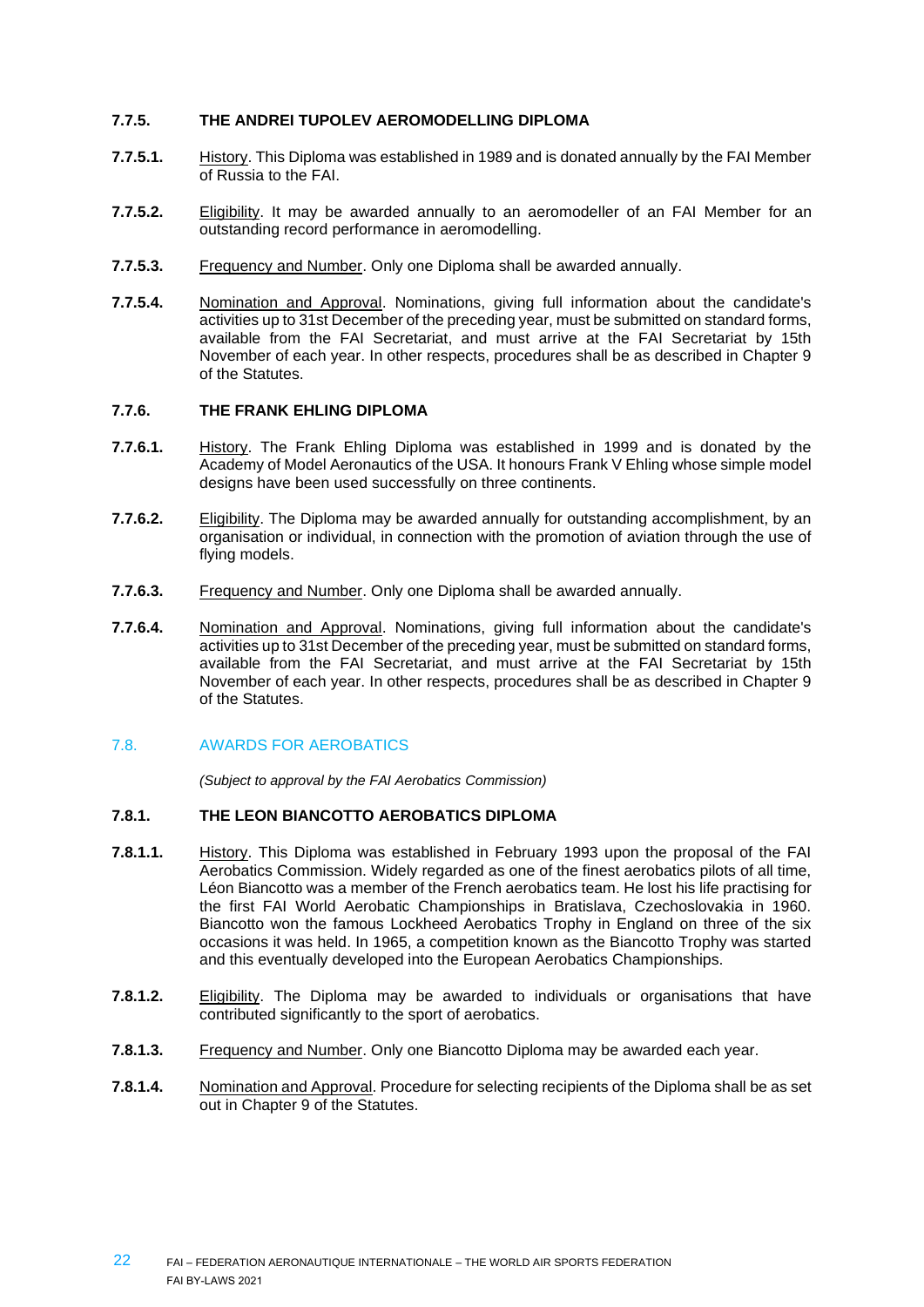# 7.9. AWARDS FOR ASTRONAUTICS

*(Subject to approval by the FAI Astronautic Records Commission)*

#### **7.9.1. THE Yu. A. GAGARIN GOLD MEDAL**

- **7.9.1.1.** History. This Medal was established by the FAI in 1968 in honour of Astronaut Yu. A. Gagarin, who performed the first space flight by man on the 12th of April 1961. He lost his life on the 27th of March 1968 in a tragic aircraft accident while carrying out a training flight.
- **7.9.1.2.** Eligibility. The Yu. A. Gagarin Gold Medal may be awarded to an astronaut who, in the previous year, is considered to have made the greatest achievement in Man's conquest of Space.
- **7.9.1.3.** Frequency and Number. Normally, one Medal only is awarded each year. Exceptionally, 2 medals may be awarded.
- **7.9.1.4.** Nomination and Approval. Procedures shall be as described in Chapter 9 of the Statutes.

# **7.9.2. THE V. M. KOMAROV DIPLOMA**

- **7.9.2.1.** History. This Diploma was established in 1970 by the FAI to honour the memory of Soviet Cosmonaut Komarov who participated in the world record space flight of Voskhod 1 in 1964, and who lost his life while serving on a cosmic flight.
- **7.9.2.2.** Eligibility. This Diploma may be awarded to astronauts, members of multi-seater crews, for outstanding achievements in the field of exploration of outer space in the previous year.
- **7.9.2.3**. Frequency and Number. The maximum number of crews to be recognized annually shall be three.
- **7.9.2.4.** Nomination and Approval. Each year, an FAI Member may submit the names of two candidates (multi-seater crews) with supporting data. Nominations shall be processed by the FAI Astronautic Records Commission in accordance with Chapter 9 of the Statutes.

#### **7.9.3. THE KOROLEV DIPLOMA**

- **7.9.3.1.** History. This Diploma was established in 1988 upon a proposal by the FAI Astronautic Records Commission.
- **7.9.3.2.** Eligibility. It may be awarded to technicians or engineers having worked in orbit or on a celestial body in building structures and/or their equipment, or in a non-planned restoration or repair of a broken device to make possible the continuation of a mission, and, on this occasion, having demonstrated human work in space.
- **7.9.3.3.** Frequency and Number. Only one Diploma shall be awarded each year.
- **7.9.3.4.** Nomination and Approval. Procedures shall be as described in Chapter 9 of the Statutes.

#### **7.9.4. THE ODYSSEY DIPLOMA**

- **7.9.4.1.** History. This Diploma was established in 1988 upon a proposal by the FAI Astronautic Records Commission.
- **7.9.4.2.** Eligibility. It may be awarded to a person or a group of persons whose actions, achievements, or works on earth, in space, or on a celestial body have safeguarded or may safeguard human life in space.
- **7.9.4.3.** Frequency and Number. Only one Diploma shall be awarded each year.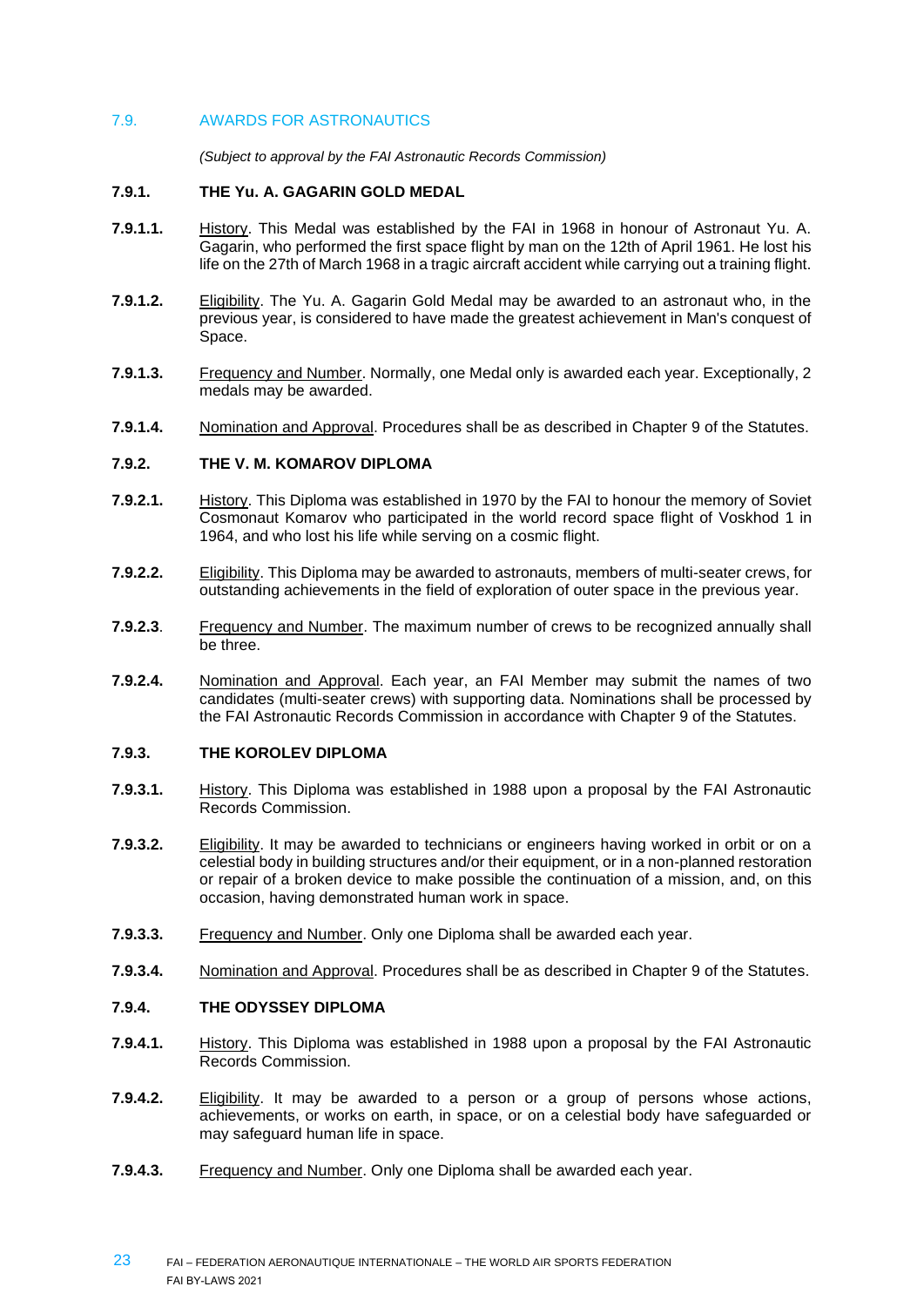**7.9.4.4.** Nomination and Approval. Procedures shall be as described in Chapter 9 of the Statutes.

#### **7.9.5. THE DIPLOMA FOR OUTSTANDING PERFORMANCE IN ASTRONAUTICS**

- **7.9.5.1.** History. This Diploma was established in 2016 upon a proposal by the FAI Astronautic Records Commission.
- **7.9.5.2.** Eligibility. It may be awarded to astronauts working as professionals (i.e. Governmentfunded or perhaps as crew members of companies such as SpaceX) for their outstanding performance in exceeding the Karman Line. Whatever their role, they would have undergone a rigorous selection and training process after many years in prior fields of work and so their achievement would be among the high points of their career.
- **7.9.5.3.** Frequency and Number. Diplomas shall be awarded to astronauts after they finished their performance.
- **7.9.5.4.** Nomination and Approval. Applications for award of the FAI Diploma for Outstanding Performance in Astronautics may be made at any time by the FAI Astronautic Records Commission on a uniform application form obtainable from the FAI Secretariat. Applications shall be subject to the approval of the FAI President or Secretary General. The Diploma may be presented on any appropriate FAI or national occasion.

#### 7.10. AWARDS FOR HANG-GLIDING AND PARAGLIDING

*(Subject to approval by the FAI Hang-Gliding and Paragliding Commission)*

#### **7.10.1 THE PEPE LOPES MEDAL**

- **7.10.1.1.** History. This medal was established in February, 1993 in memory of Pedro Paulo "Pepe" Lopes of Brazil who was the World Hang Gliding Champion in 1981. His energy and good humour played a big part in developing Brazil as an important centre for international competitions. He died during a hang gliding competition in Japan in 1991. The provision of the medals will be arranged by the FAI Hang Gliding and Paragliding Commission.
- **7.10.1.2.** Eligibility. The medal may be awarded for outstanding contributions to sportsmanship or international understanding in the sport of hang gliding and paragliding. The medal will only be awarded for truly significant acts or services and will not necessarily be awarded every year.
- **7.10.1.3.** Frequency and Number. Only one Medal shall be awarded each year.
- **7.10.1.4.** Nomination and Approval. Procedures shall be as described in Chapter 9 of the Statutes.

#### **7.10.2. THE FAI HANG GLIDING AND PARAGLIDING DIPLOMA**

- **7.10.2.1.** History. This Diploma was established by the FAI in 1979.
- **7.10.2.2.** Eligibility. It may be awarded to an individual who is considered to have made an outstanding contribution to the development of hang gliding and/or paragliding by his or her initiative, work or leadership in flight achievement.
- **7.10.2.3.** Frequency and Number. Only one Diploma shall be awarded each year.
- **7.10.2.4.** Nomination and Approval. Procedures shall be as described in Chapter 9 of the Statutes.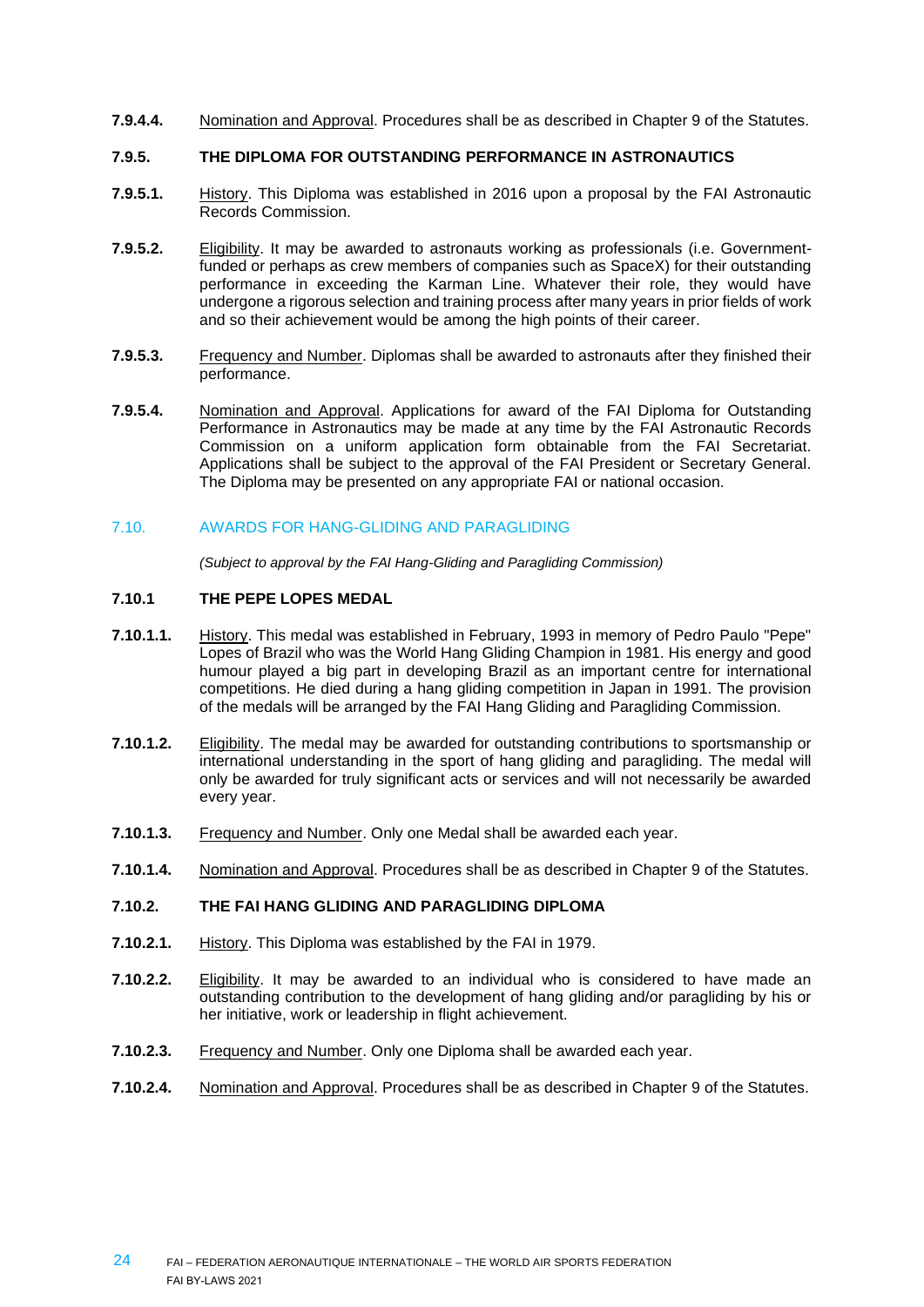# 7.11. AWARDS FOR MICROLIGHT AND PARAMOTOR AVIATION

*(Subject to approval by the FAI Microlight and Paramotor Commission)*

#### **7.11.1. THE COLIBRI DIPLOMA**

- **7.11.1.1.** History. This Diploma was established by the FAI in 1983, on a proposal by the FAI Microlight Commission.
- **7.11.1.2.** Eligibility. It may be awarded each year to an individual who has made an outstanding contribution to the development of microlight or paramotor aircraft.
- **7.11.1.3.** Frequency and Number. Only one Diploma shall be awarded annually.
- **7.11.1.4.** Nomination and Approval. Proposals may cover any period of time up to when the proposal is submitted. Procedures for nomination and approval shall be as described in Chapter 9 of the Statutes.

#### **7.11.2. THE ANN WELCH DIPLOMA**

- **7.11.2.1.** History. This Diploma was established by the FAI in 2006, on a proposal by the FAI Microlight Commission. Ann Welch, for many years FAI Vice President and Editor of the FAI Bulletin, played leading international roles in the development not only of Microlight and Paramotor aviation, but also of gliding and hang-gliding. She was instrumental in creating the FAI Microlight Commission (CIMA) and formulating the Microlight and Paramotor sporting code. She worked tirelessly for many years in the cause of Microlight and Paramotor sport flying.
- **7.11.2.2**. Eligibility. Diplomas may be awarded each year to the pilot or crew of a Microlight or Paramotor who, in the opinion of CIMA, made the most meritorious flight which resulted in a Microlight or Paramotor World record claim ratified in the year in question.
- **7.11.2.3.** Frequency and Number. Only one Diploma shall be awarded annually for Microlights, and one for Paramotor.
- **7.11.2.4.** Nomination and Approval. Nominations will be considered by Commission Delegates based on a list of eligible candidates from the official FAI World Record database. This list will be distributed in time before the Commission Annual Meeting.

In other respects, procedures shall be as described in Chapter 9 of the Statutes, except that, notwithstanding the provisions of Statutes 9.1.2.2., the Diploma may be awarded to the same individual or crew more than once.

#### 7.12. AWARDS FOR AMATEUR-BUILT AIRCRAFT

*(Subject to approval by the FAI Amateur-Built and Experimental Aircraft Commission)*

#### **7.12.1. THE PHOENIX DIPLOMA AND GROUP DIPLOMA**

- **7.12.1.1.** History. These Diplomas were established by the FAI in 1978 and 1990 respectively.
- **7.12.1.2.** Eligibility. They may each be awarded for the best reconstruction or restoration of a vintage (more than 30-year-old) aircraft achieved by an individual amateur.in the case of the Phoenix Diploma and by a group of any size or description (e.g. museum, sponsored group, society, company) in the case of the Phoenix Group Diploma.
- **7.12.1.3.** Frequency and Number. Only one Diploma and one Group Diploma may be conferred each year.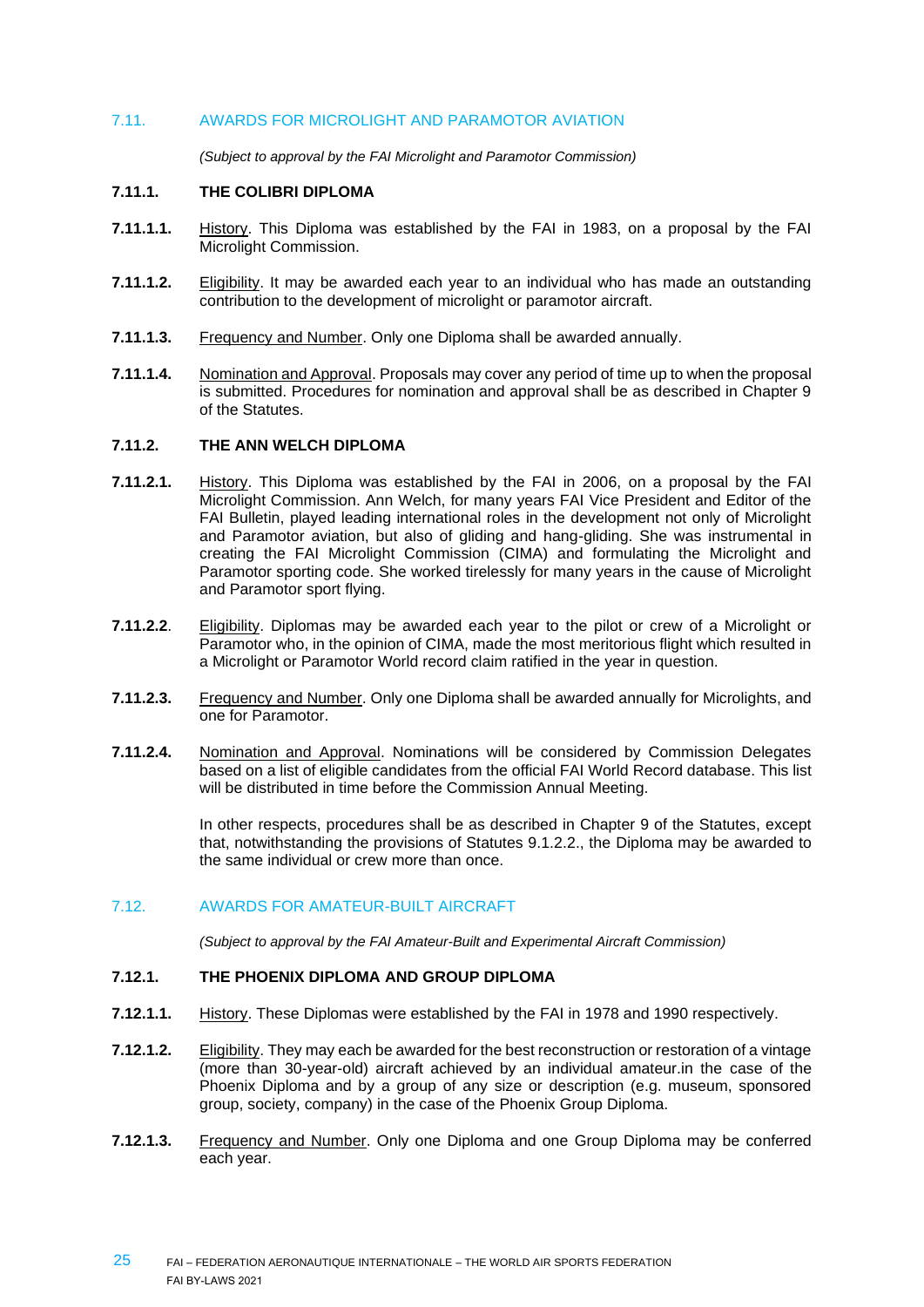- **7.12.1.4.** Nomination and Approval. Procedures shall be as described in Chapter 9 of the Statutes, subject to the following additional conditions :
- **7.12.1.4.1.** Nominations shall be valid only when accompanied by a file containing:
	- *A description of the aircraft.*
	- *Its history (it is desirable for the aircraft to be of some historical value).*
	- *The name of the person or group responsible for the reconstruction or the restoration;*
	- *The number of original aircraft built;*

(The above data shall be contained on one page).

- *At least one color picture and one black and white picture, minimum size: 18 cm x 24 cm, and the negative ;*
- *A 3 view drawing.*
- **7.12.1.4.2.** The FAI Amateur-Built & Experimental Aircraft Commission, in making its selection, shall consider:
	- *Age of the aircraft. The original prototype must predate the nomination by at least thirty years.*
	- Fidelity. The aircraft must be as faithful a copy of the original as possible.

# **7.12.2. THE HENRI MIGNET DIPLOMA**

- **7.12.2.1.** History. Henri Mignet was a legendary French amateur aircraft builder, and designer of the popular 'Flying Flea'. This Diploma was established by the FAI in 1984 upon a proposal by the FAI Amateur Built Aircraft Committee. The award commemorates and should remain in the spirit of Henri Mignet's " Aviation for all" philosophy.
- **7.12.2.2.** Eligibility. This diploma may be awarded to an amateur aircraft builder or a group of builders, who have developed an aircraft of any category (including microlights) which has one or more of the following characteristics:
	- *Low cost of operation and of building,*
	- *Simple design (use of non-sophisticated design practices and techniques),*
	- *Ease of construction and maintenance,*
	- *Outstanding flying characteristics,*
	- *Special features and innovative concept.*
- **7.12.2.3.** The proposal may involve any of the following:
	- *use of "non aviation" engines*
	- *alternate fuels*
	- *use of alternate materials (non-aeronautical standards)*
	- *low noise levels*
- **7.12.2.3.1.** The aircraft should have received its certificate of airworthiness or equivalent.
- **7.12.2.4.** Frequency and Number. Only one Diploma may be awarded each year.
- **7.12.2.5.** Nomination and Approval. Procedures shall be as described in Chapter 9 of the Statutes, subject to the following additional conditions:
- **7.12.2.5.1.** Proposals shall contain:
	- *a description of the aircraft – general characteristics including details of materials used, construction methods,*
	- *a history of its development and building,*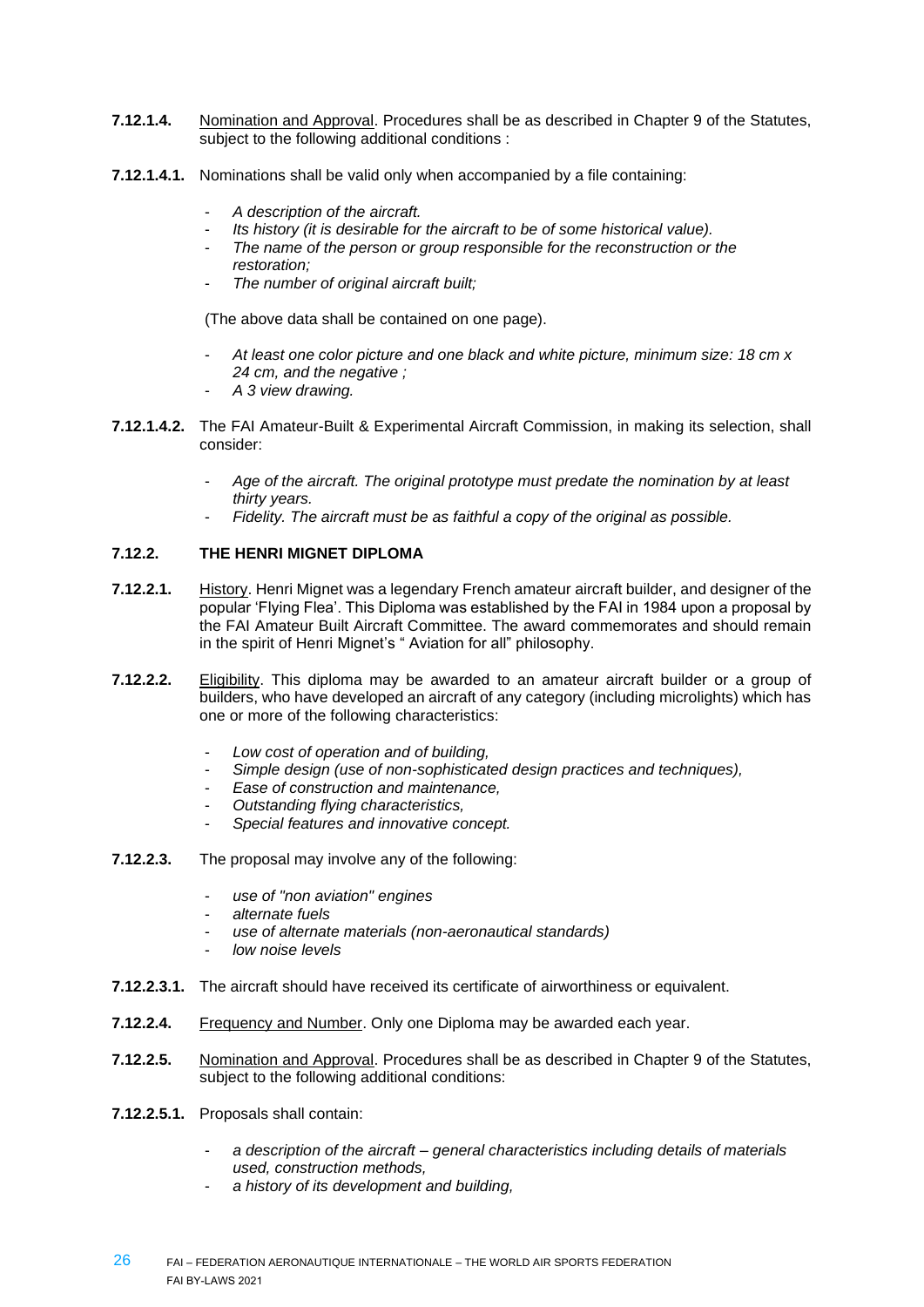- *the names of the designer(s) and the builder(s),*
- *three view drawings and a minimum of three photographs taken from various angles,*
- *a short report of flight tests.*

# **7.12.3. THE DAVID FAULKNER BRYANT DIPLOMA**

- **7.12.3.1.** History: David Faulkner Bryant was Chairman and subsequently President of the former Popular Flying Association which in 2010 became the Light Aircraft Association encompassing Amateur Built Aircraft, Vintage Aircraft and Sport flying. He was the first President and President of Honour of the FAI Amateur Built and Experimental Aircraft Commission (CIACA). The FAI established this Diploma in 2020 upon a proposal by the FAI Amateur Built and Experimental Aircraft Commission.
- **7.12.3.2.** Eligibility: This diploma may be awarded to an amateur aircraft builder or a group of amateur aircraft builders who have built a plan-built or a kit-built aircraft of any category. It does not apply to new design.

The aircraft shall have received its certificate of airworthiness or equivalent and the builder(s) shall have been recognised in the applicant's country for best craftsmanship in the year before the award.

- **7.12.3.3.** Frequency and Number: Only one Diploma may be awarded each year.
- **7.12.3.4.** Nomination and Approval: Procedures shall be as described in Chapter 9 of the Statutes, subject to the following additional conditions:
- **7.12.3.5.1.** Proposals shall contain:
	- *a description of the aircraft – general characteristics including details of materials used, construction methods, and if kit built, details of the kit parts delivered,*
	- *a history of its construction, with detailed photos of the building process and of the builder(s) in action,*
	- *the names of the designer(s) and the builder(s),*
	- *three view drawings and a minimum of three photographs of the finished aircraft taken from various perspectives,*
	- *a short report of flight tests.*

#### 7.13. AWARDS FOR ENVIRONMENT

### **7.13.1. THE ANGELO D'ARRIGO DIPLOMA**

- **7.13.1.1.** History: This Diploma was established by the FAI in 2013 following a proposal by the FAI Environmental Commission.
- **7.13.1.2.** Eligibility: It may be awarded to individuals or organisations that have contributed significantly to the defense of and respect for the environment affected by air sports. The activities may include: scientific researches, private, public or commercial events or activities, developed or promoted directly by Pilots, sport flying Clubs, NACs or Public or Private bodies as Small and Medium Enterprises.
- **7.13.1.3.** Frequency and Number: Only one Diploma may be awarded each year.
- **7.13.1.4.** Nomination and Approval. Procedures shall be as described in Chapter 9 of the Statutes.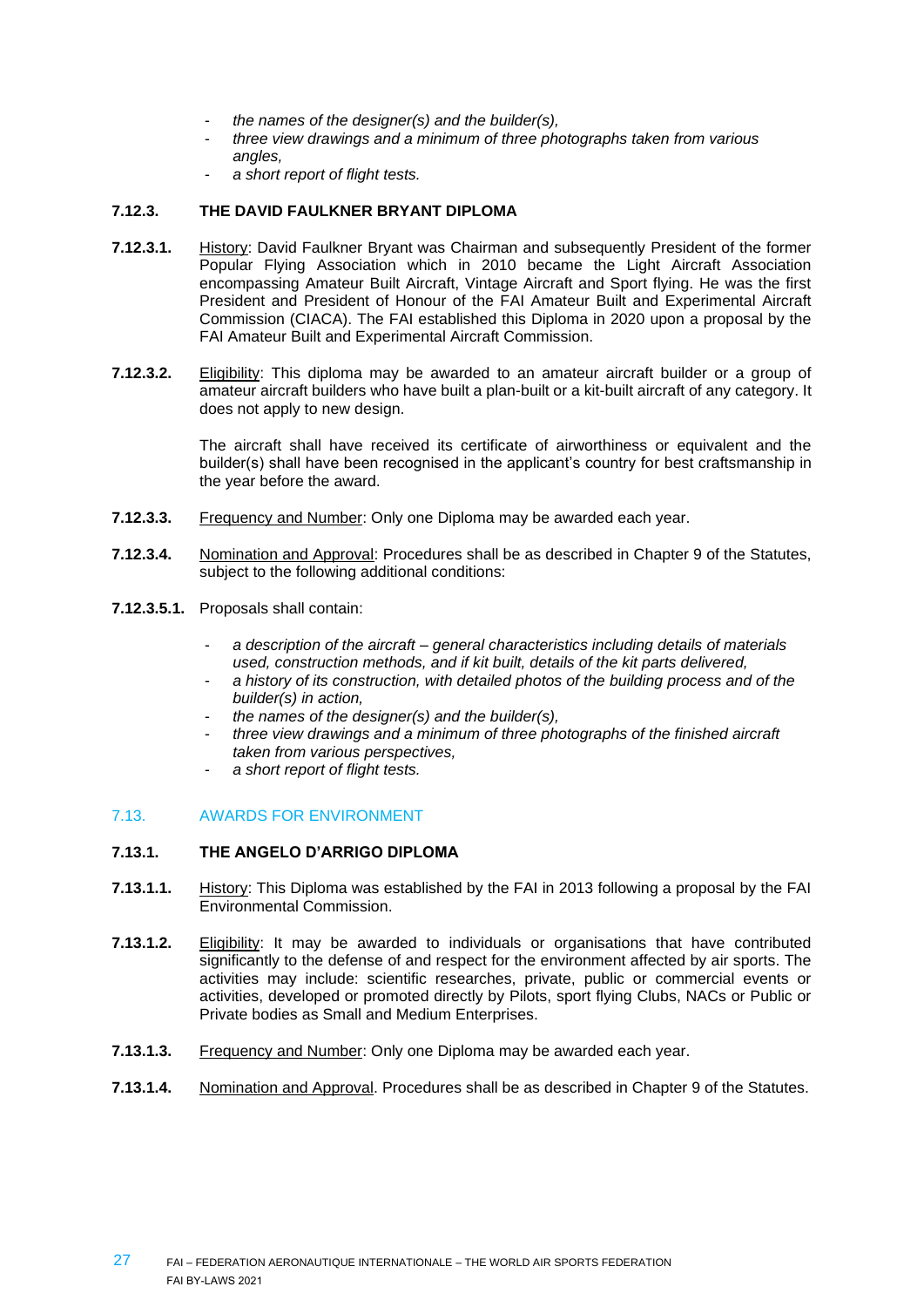# 7.14. AWARDS FOR EDUCATION

#### **7.14.1 THE NILE GOLD MEDAL**

- **7.14.1.1.** History. This Medal was established in 1972. It is donated annually by the Aero Club of Egypt to the FAI.
- **7.14.1.2.** Eligibility. This medal may be awarded to a person, group of persons or organization to reward distinguished work in the field of aviation and space education, particularly during the year preceding its award.
- **7.14.1.3.** Frequency and Number. Only one Nile Gold Medal may be awarded annually.
- **7.14.1.4.** Nomination and Approval Process. Procedures for nomination and approval shall be as described in Chapter 9 of the FAI Statutes. Awarding of the medal is subject to approval by the Education Commission.

#### 7.15. AWARDS FOR MEDICO-PHYSIOLOGICAL

#### **7.15.1. DR. PETER SAUNDBY DIPLOMA**

- **7.15.1.1.** History: This Diploma is established by the FAI in 2021, in memory of Dr. Robert Peter Saundby, glider pilot, President of the Commission Internationale Medico-Physiologique (CIMP) from 2005 to 2010 and then its Honorary President. He was a FAI Companion of Honour (2012) and holder of the Paul Tissandier Diploma (1996). His dogged persistence, powers of persuasion, structured and rational arguments and his many contributions to air sports, in particular to promote rational medical regulations and to reduce bureaucracy, have led to this token of recognition.
- **7.15.1.2.** Eligibility : This FAI Diploma may be awarded annually, on the recommendation of the FAI CIMP sub-committee, to individuals, groups or organisations that have contributed significantly to flight safety and sport pilot performance in a broad sense. For example, but not limited to: human factors concepts, training facilities, scientific research, medical fitness and assessments, limited capabilities at air sport pilots, anti-doping, air sport rulemaking, work in FAI Commissions and related activities.
- **7.15.1.3.** Nomination and Approval : Procedures shall be as described in Chapter 9 of the Statutes, subject to the following additional conditions: Applications shall be subject to the approval of the FAI President or Secretary General.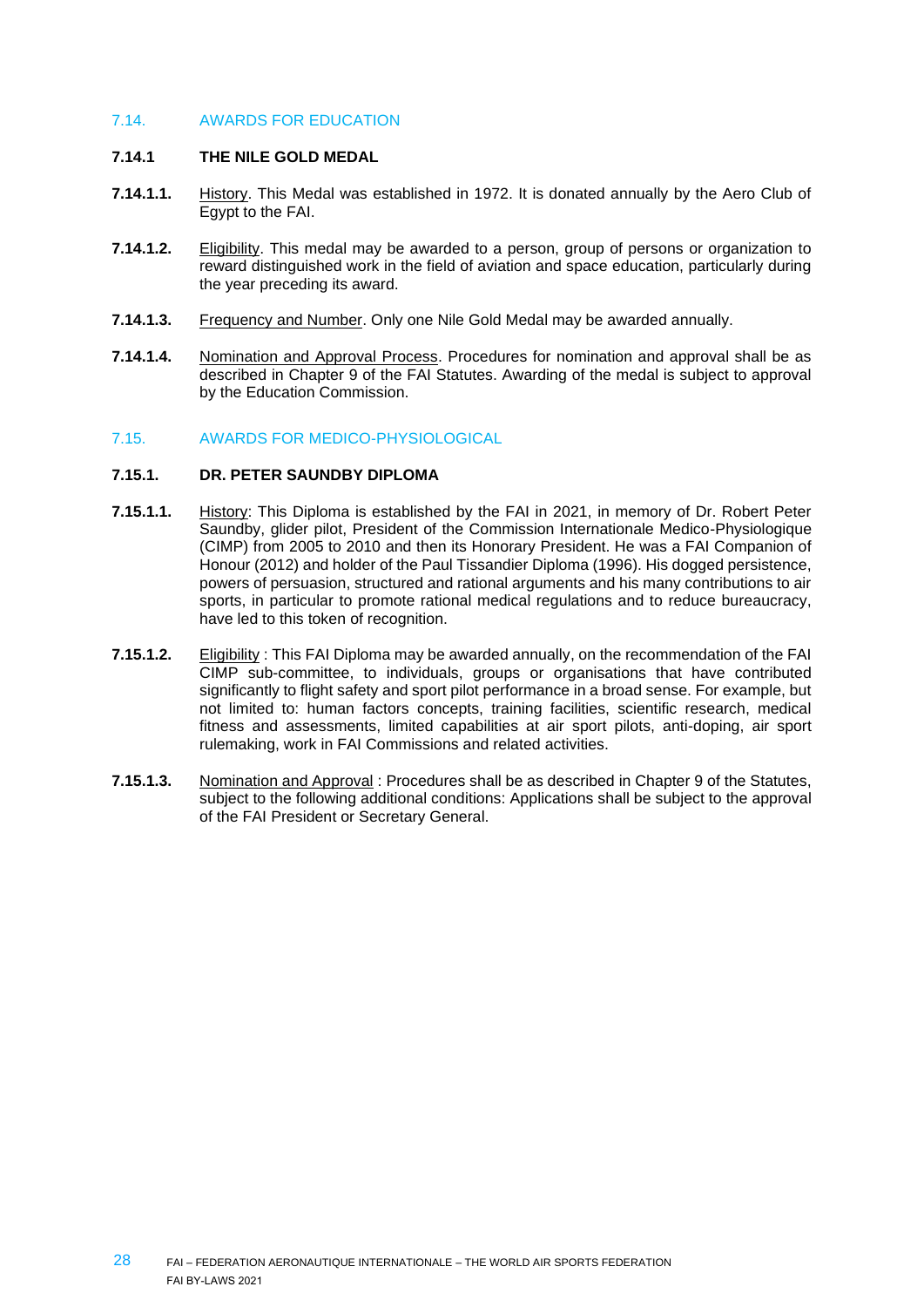# <span id="page-28-0"></span>**8 FAI BADGES**

# 8.1. SPORTING BADGES

- **8.1.1** Sporting badges shall be awarded as set forth in the Sporting Code.
- 8.2. COMPANION OF HONOUR BADGES
- **8.2.1** Companion of Honour badges shall be awarded as set forth in Chapter 9.
- 8.3. PAST PRESIDENT'S DISTINCTION
- **8.3.1** This badge shall be awarded to Past Presidents of FAI in accordance with Statutes 10.12.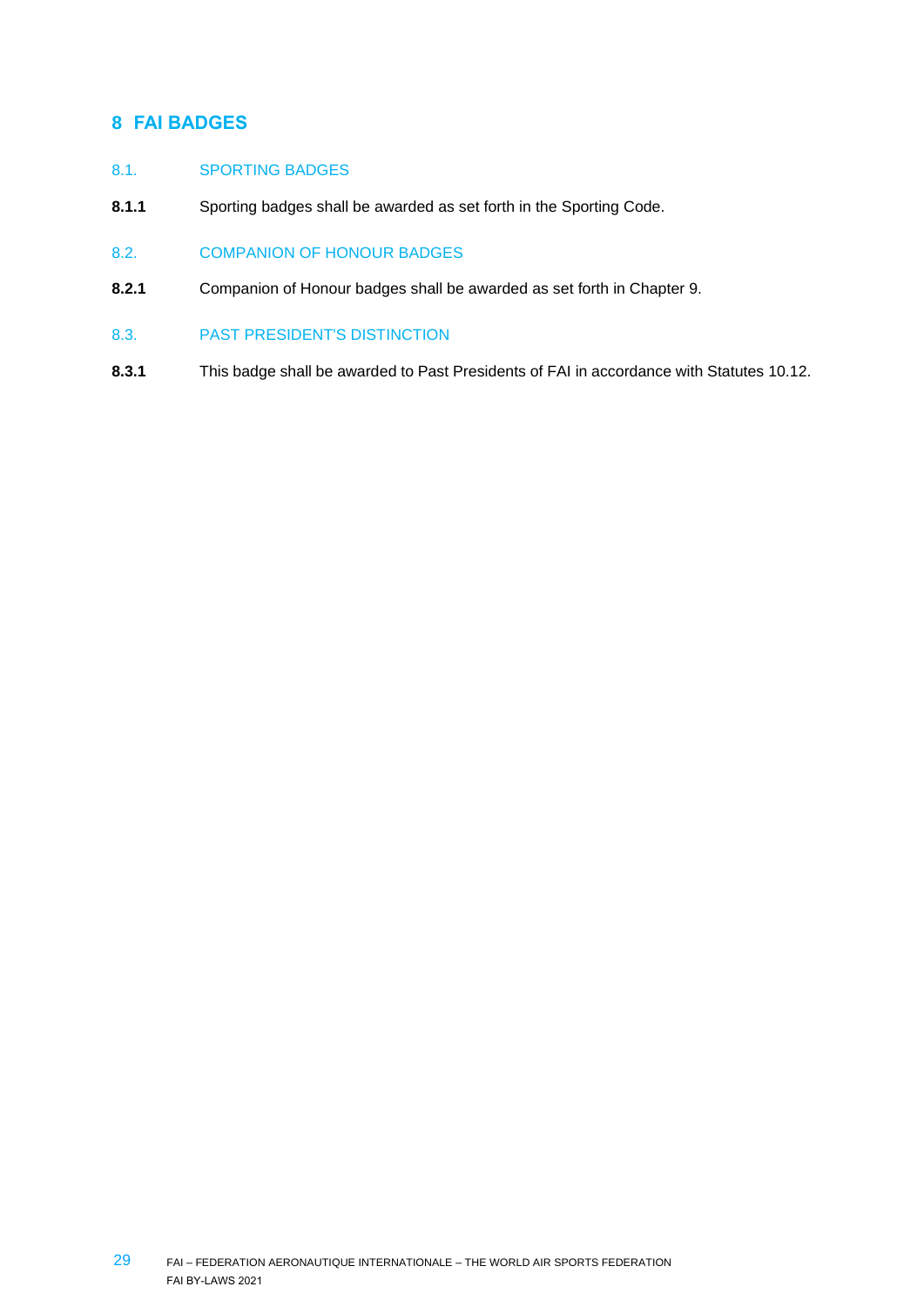# <span id="page-29-0"></span>**9 FAI COMPANIONS OF HONOUR, PATRONS AND FAI PRESIDENTS OF HONOUR**

# 9.1 FAI COMPANIONS OF HONOUR

#### **9.1.1 APPOINTMENT**

- **9.1.1.1.** All FAI Companions of Honour appointed under rules applying prior to 31 December 1994 shall retain their status indefinitely.
- **9.1.1.2.** The President of FAI may each year propose to the General Conference persons he considers suitable for appointment as Companions of Honour. Acceptance by the General Conference shall constitute appointment.
- **9.1.1.3.** Appointments shall be for life unless cancelled by the General Conference in accordance with Section 2.11.1.2.3. of the Statutes.
- **9.1.1.4.** General Conference may appoint a co-ordinator for the FAI Companion of Honour programme, taking into account the results of an electronic ballot amongst Companions of Honour, held once every 3 years under arrangements made by the Secretary General.

# **9.1.2. PRIVILEGES**

- **9.1.2.1.** Each FAI Companion of Honour shall receive a numbered diploma and badge to be presented as follows :
- **9.1.2.1.1.** *Preferably, and with the consent of the FAI Member concerned, at the earliest possible Annual General Conference.*
- **9.1.2.1.2.** *Alternatively, at the Headquarters of the FAI Member concerned.*
- **9.1.2.1.3.** *If agreed upon by the FAI President and the FAI Member concerned, at some other suitable occasion.*
- **9.1.2.2.** An FAI Companion of Honour shall be on the mailing lists of all official publications of FAI and shall have access to all sporting events.
- **9.1.2.3.** An FAI Companion of Honour shall be entitled to attend all General Conferences of FAI as an Observer.
- **9.1.2.4.** An FAI Companion of Honour shall be entitled to receive all discounts and other special arrangements accorded to any approved Observer at a General Conference.
- **9.1.2.5.** At Annual General Conferences, Companions of Honour shall be recognised as such, and a special seating area at the opening ceremony reserved for their use.

#### **9.1.3. FUNCTIONS**

- **9.1.3.1**. Companions of Honour may elect biannually 3 of their number to serve as members of the FAI Awards Advisory Group.
- **9.1.3.2.** Elections for the FAI Awards Advisory Group shall be carried out by electronic ballot under arrangements made by the FAI Secretary General. For an election to be declared valid, a minimum of 10 Companions of Honour must return their ballot.
- **9.1.3.3.** The Awards Advisory Group may examine all nominations for the FAI Gold Air Medal and the FAI Diploma for Outstanding Airmanship, and for any other FAI Awards, which fall outside the sphere of responsibility of an FAI Commission. It may determine, and advise the FAI Vice Presidents, whether or not each nomination meets the minimum criteria laid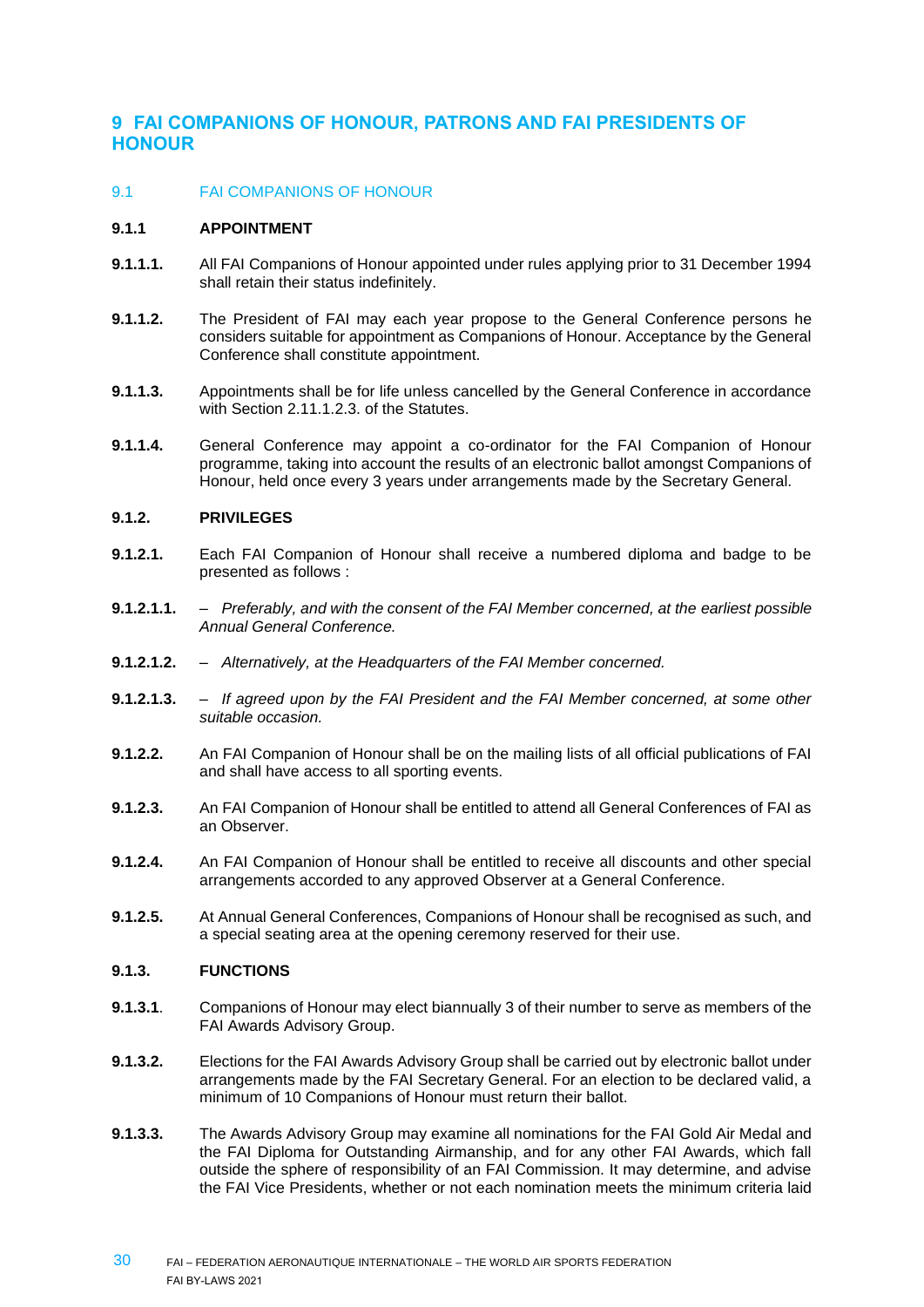down for the award in By-Laws. However, it shall not make any comparative evaluation of the respective merits of different nominations for an award.

**9.1.3.4.** The Awards Advisory Group may make recommendations to the FAI Executive Board concerning the creation, abolition or restructuring of FAI awards, provided that these do not fall within the province of a particular FAI Commission.

# 9.2 PATRONS OF FAI

#### **9.2.1. GENERAL**

- **9.2.1.1.** FAI may give recognition to companies and other entities, such as research institutes that wish to support FAI and the federation's aims and objectives, as detailed in Statute 1.2., by appointing them as "Silver", "Gold" or "Platinum" Patrons of FAI.
- **9.2.1.2.** The procedures for application, and the privileges and benefits offered to Patrons of FAI are set forth below.

#### **9.2.2. APPLICATION**

- **9.2.2.1.** To obtain the status of Patron of FAI, the applicant company or entity shall forward to the FAI Secretariat a letter of application appropriately signed by one or more duly authorised signatories. This application shall be accompanied by :
- **9.2.2.1.1.** *- the company's latest annual report,*
- **9.2.2.1.2.** *- the names and contact details of the primary Contact Person(s) to whom all correspondence will be addressed,*
- **9.2.2.1.3.** *- the address of its headquarters,*
- **9.2.2.1.4.** *- a reply to the FAI Patron questionnaire,*
- **9.2.2.1.5.** *- the payment for the support fees for the category in which the application is made. If the*  application is not accepted, the payment shall be returned in full. If the application is *referred to a different category than the one requested, and the applicant agrees to this, the balance of dues shall be paid by the applicant or refunded by the FAI as the case may be.*
- **9.2.2.2.** Acceptance of these applications shall be decided by the FAI Executive Board.
- **9.2.2.3** FAI may also initiate the designation of a company or entity as a Patron for a defined period of time, in recognition of services rendered.

#### **9.2.3. PRIVILEGES**

**9.2.3.1.** Each Patron of FAI shall enjoy Platinum, Gold, or Silver privileges as defined by the General Conference and published on the FAI website, for a period of time proportional to the support fees paid. The General Conference shall normally delegate to the Executive Board the power to modify these privileges in the light of developing circumstances.

# **9.2.4. SUPPORT FEES**

- **9.2.4.1.** The support fees payable by each category of Patrons of FAI shall be established by the General Conference.
- **9.2.4.2.** Only Patrons of FAI that have satisfied all their financial obligations to the FAI will be able to enjoy the privileges listed in 11.3.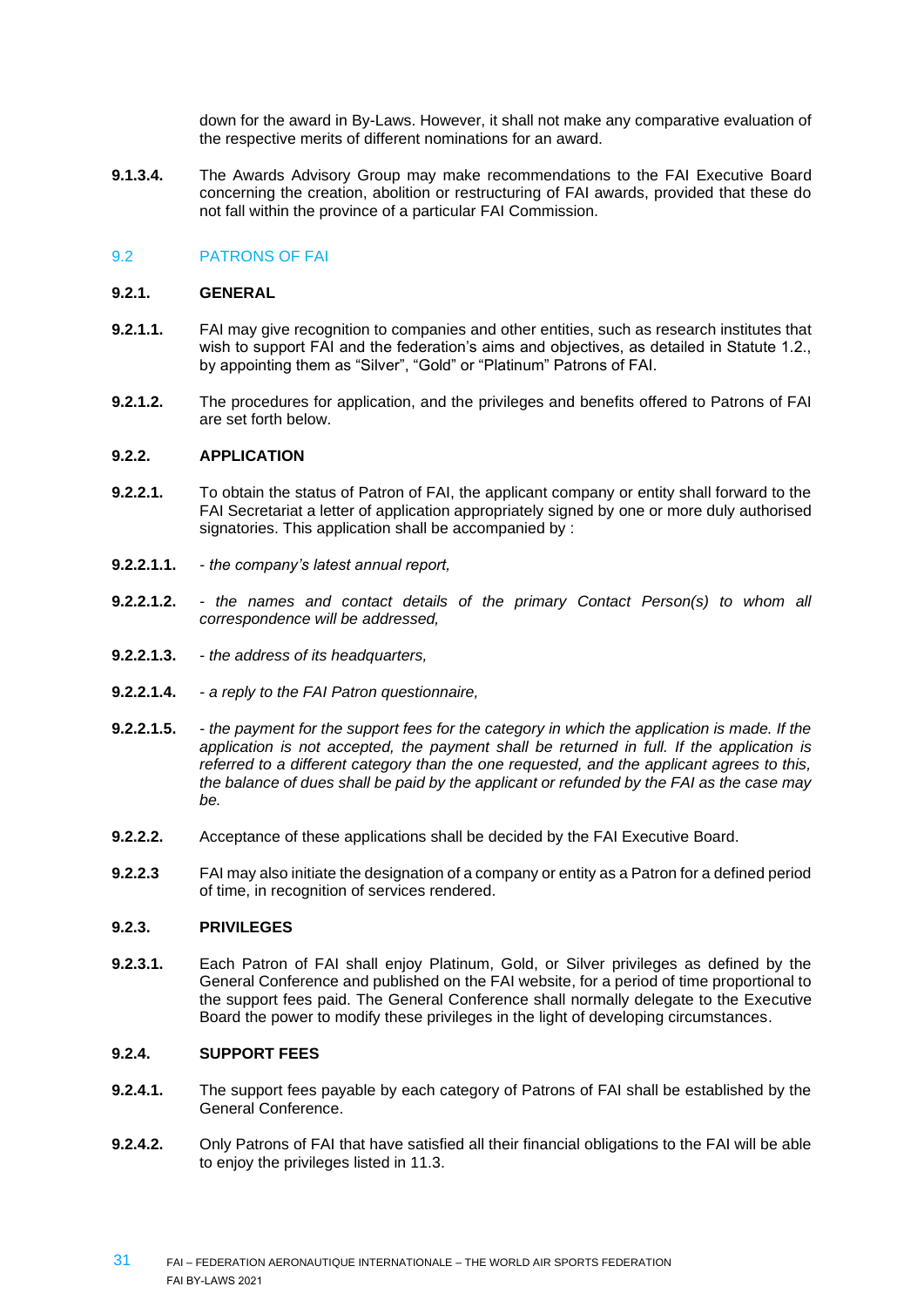# **9.2.5. RESIGNATIONS AND CANCELLATIONS**

- **9.2.5.1.** Submittal by Patron
- **9.2.5.1.1.** Resignation may be submitted to the FAI Secretariat not later than the last day of December of any year by registered letter signed by the authorised signing officials of the resigning Patron. For those paying annually, the support fees for the current year, if not paid yet, shall be due. If resignations are received after the first day of January, support fees for the following year shall be payable.
- **9.2.5.2.** Cancellation by FAI
- **9.2.5.2.1.** General Conference may cancel the appointment of a Patron if the Patron has failed to satisfy its financial obligations to the FAI, or has opposed the ideals, concepts or Statutes of FAI.

#### 9.3 PRESIDENTS OF HONOUR OF FAI

- **9.3.1.** Any representation of FAI or attendance of an event as FAI President of Honour is based on a prior approval (including budget aspects) by the FAI President.
- **9.3.2.** Identification as President of Honour using their personal email (and postal as applicable) address e.g. in email signatures or business cards.
- **9.3.3.** When speaking at events they are at all times representing the FAI President.
- **9.3.4.** Travel reimbursement policies to be applied.
- **9.3.5.** Report about events attended to be sent to the FAI President.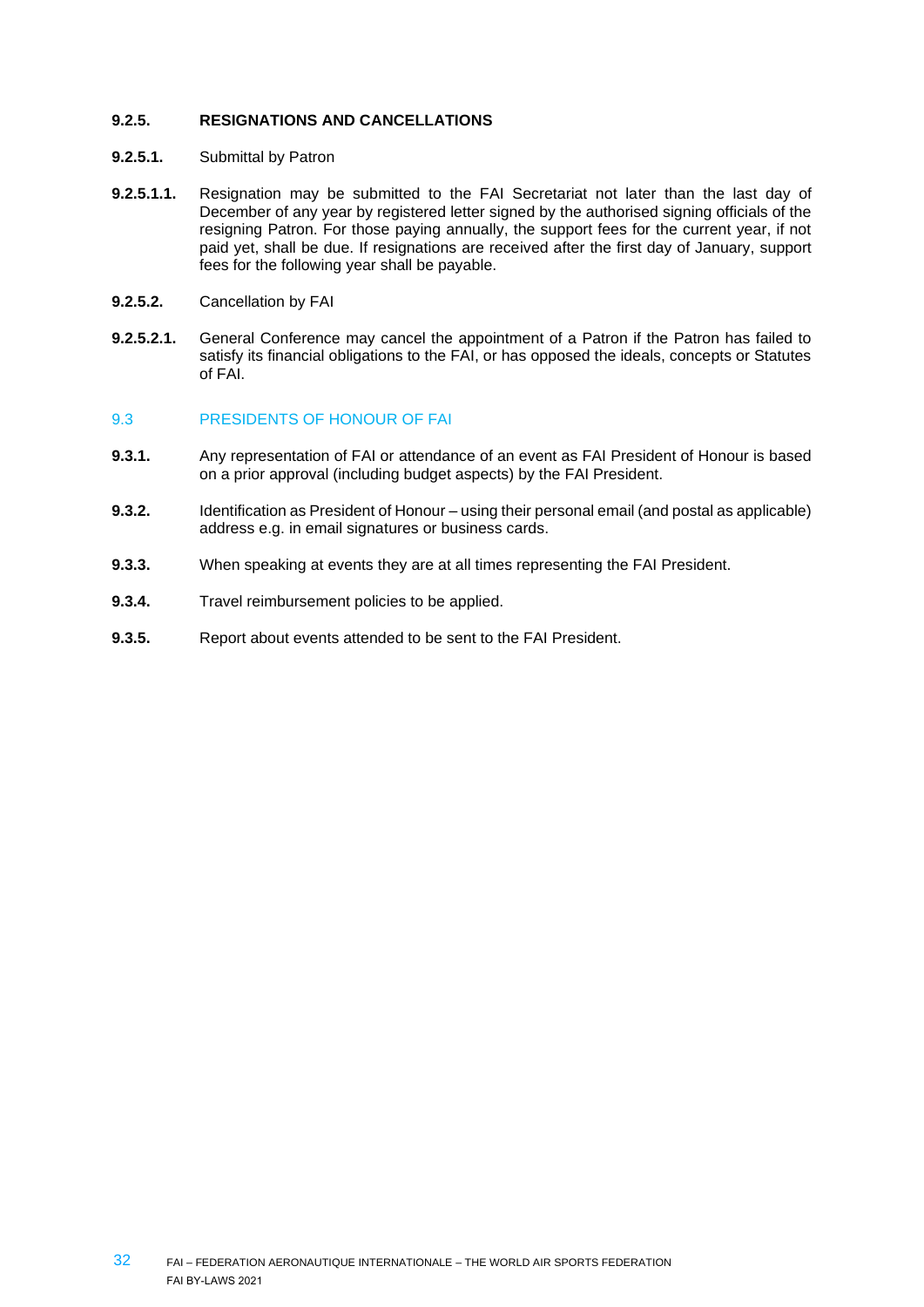# <span id="page-32-0"></span>**10FAI RECOMMENDED VENUES**

### 10.1. GENERAL

- **10.1.1.** The FAI may give recognition to deserving venues such as museum collections, special exhibitions, etc, which educate the public, particularly children and young people, in the history and practice of air sport, aeronautics (including commercial and military aviation) and astronautics.
- **10.1.2.** The criteria for recommendation of venues, and the procedures for application are set forth below.

#### 10.2. CRITERIA

- **10.2.1.** To be eligible for FAI recommendation, a venue must fulfil the following criteria:
- **10.2.1.1.** Contain a significant aeronautical / astronautical collection, consisting predominantly of original artifacts (although a small proportion of replica aircraft may also be included).
- **10.2.1.2.** Organise programs or events designed specifically for children and young people.
- **10.2.1.3.** Catalogue its collection and arrange its displays in a logical manner, with due regard to historical context.
- **10.2.1.4.** Have ready access to a person trained as a researcher, curator or conservator.

#### 10.3 PROCEDURES

- **10.3.1.** FAI Members or FAI Commissions may make proposals for FAI recommendation of venues on standard application forms available from the FAI Secretariat.
- **10.3.2.** Applications from FAI Members shall be signed by Presidents or Secretaries General. Applications from FAI Commissions shall be signed by Commission Presidents, who shall certify that they have obtained the consent of the FAI Member affected.
- **10.3.3.** All applications shall include a signed declaration stating that the venue has been inspected by a suitably qualified person nominated by the FAI Member, and that the criteria listed in 10.2 above have been satisfied.
- **10.3.4.** Applications shall be forwarded to the FAI Secretariat, accompanied by an initial fee of 100 CHF for the first year (bank details are available on the application form). A fee of 50 CHF will then be invoiced each year to secure continued participation in the program and to receive a certificate for the following year.
- **10.3.5.** In order to assure the validity and continuity of the program and therefore of the recommendation by FAI, a questionnaire will be sent in December each year to the venue to confirm that the criteria listed in 10.2 above continue to be met.
- **10.3.6.** The FAI Executive Board is responsible for approving the applications. The FAI Education Commission may be consulted and make recommendations to the FAI Executive Board upon request.
- **10.3.7.** Following approval, a certificate, valid for one year, will be established and forwarded to the venue.
- **10.3.8.** The FAI Executive Board may at any time withdraw FAI recommendation of a venue if evidence shows that the criteria in 10.2 are no longer met.